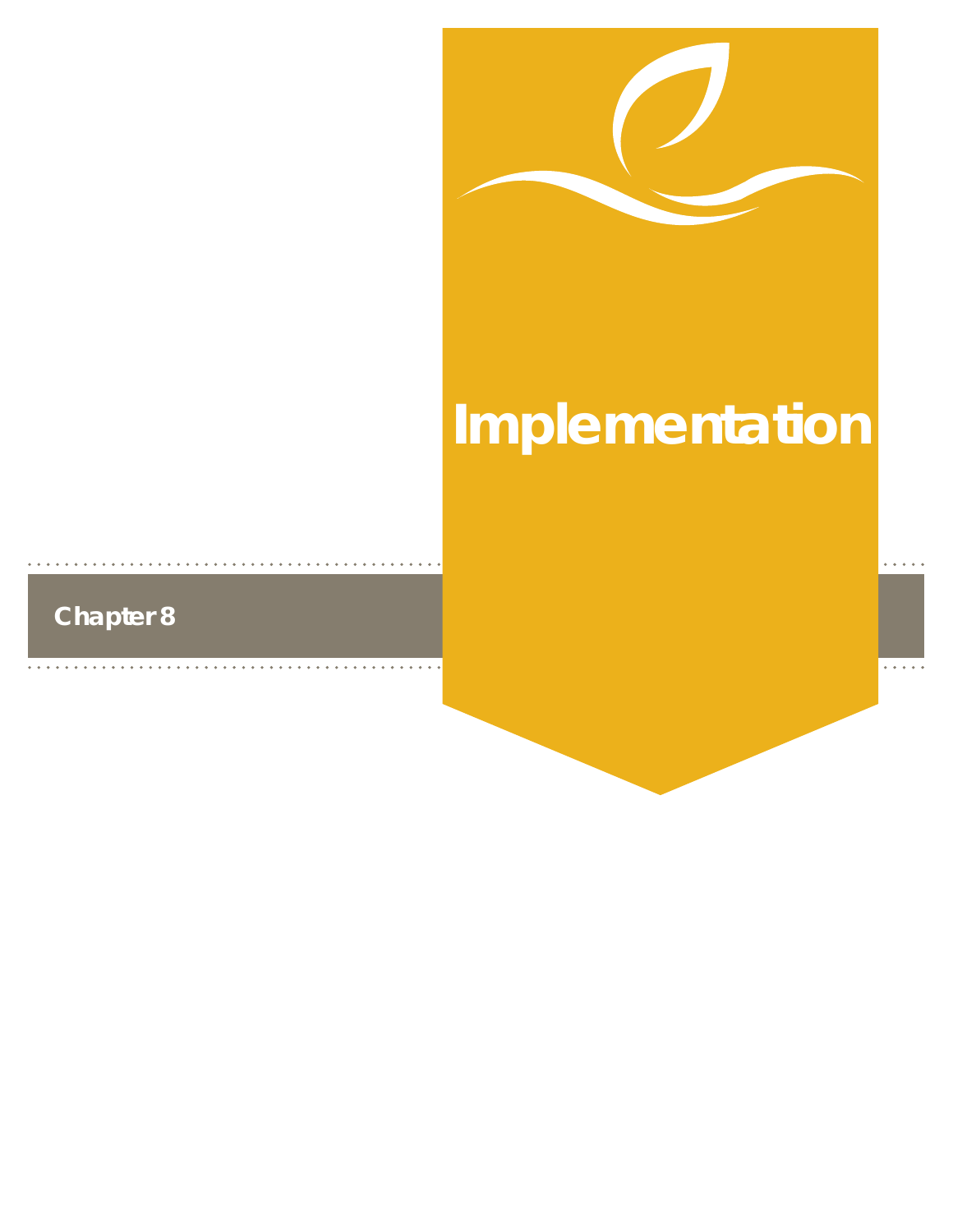## **Implementation**

## **Introduction**

The Manhattan Parks and Recreation Strategic Facility Improvement Plan was developed utilizing a combination of physical infrastructure assessment and community-based unmet needs identification and prioritization tools focusing on the following:



#### **Demographic Summary & Market Review**

A review of basic demographic characteristics of the primary and secondary service areas for the City of Manhattan with cross-referenced recreation and leisure participation standards

as produced by the National Sporting Goods Association and the National Endowment of the Arts. This data provided a foundational understanding of current recreation trends and potential recreational opportunities and/or unmet needs within the Manhattan community.



#### **Level of Service Analysis**

The level of service analysis was completed to determine how well the existing City of Manhattan Park and Recreation system is meeting the needs of citizens. This analysis included a description

of parks and recreation facilities trends and comparisons of parks and facilities available to Manhattan residents against National Recreation and Parks Association standards. This comparative data provided macro-level benchmarking for the City of Manhattan Park and Recreation system and identified potential areas of park and/or facility surplus or deficiency.



#### **Parks & Facilities Assessment**

The parks and facilities included as part of the assessment for the Plan were evaluated to establish a baseline understanding of existing conditions, identify potential opportunities and challenges

for future improvements, and develop an order of magnitude for future improvement considerations based on past improvements and future life expectancy of the infrastructure.



#### **Public Engagement**

The public engagement process engaged individuals who frequently utilize Manhattan parks and recreation facilities as well as those who do not. While the main focus of the Plan was to identify athletic

facility deficiencies and unmet needs, more diverse user group insight was sought to better understand community-wide unmet needs. This diverse range of citizen engagement was a critical component of the Plan to ensure recommendations and outcomes align with priorities supported by the Manhattan community. The public engagement approaches included 187 different entities being invited to participate in focus group sessions, public meetings, City Commission Meetings, Parks and Recreation Advisory Board (PRAB) Meetings, steering committee meetings, city staff interviews and a statistically valid community survey developed and administered specifically for the Plan.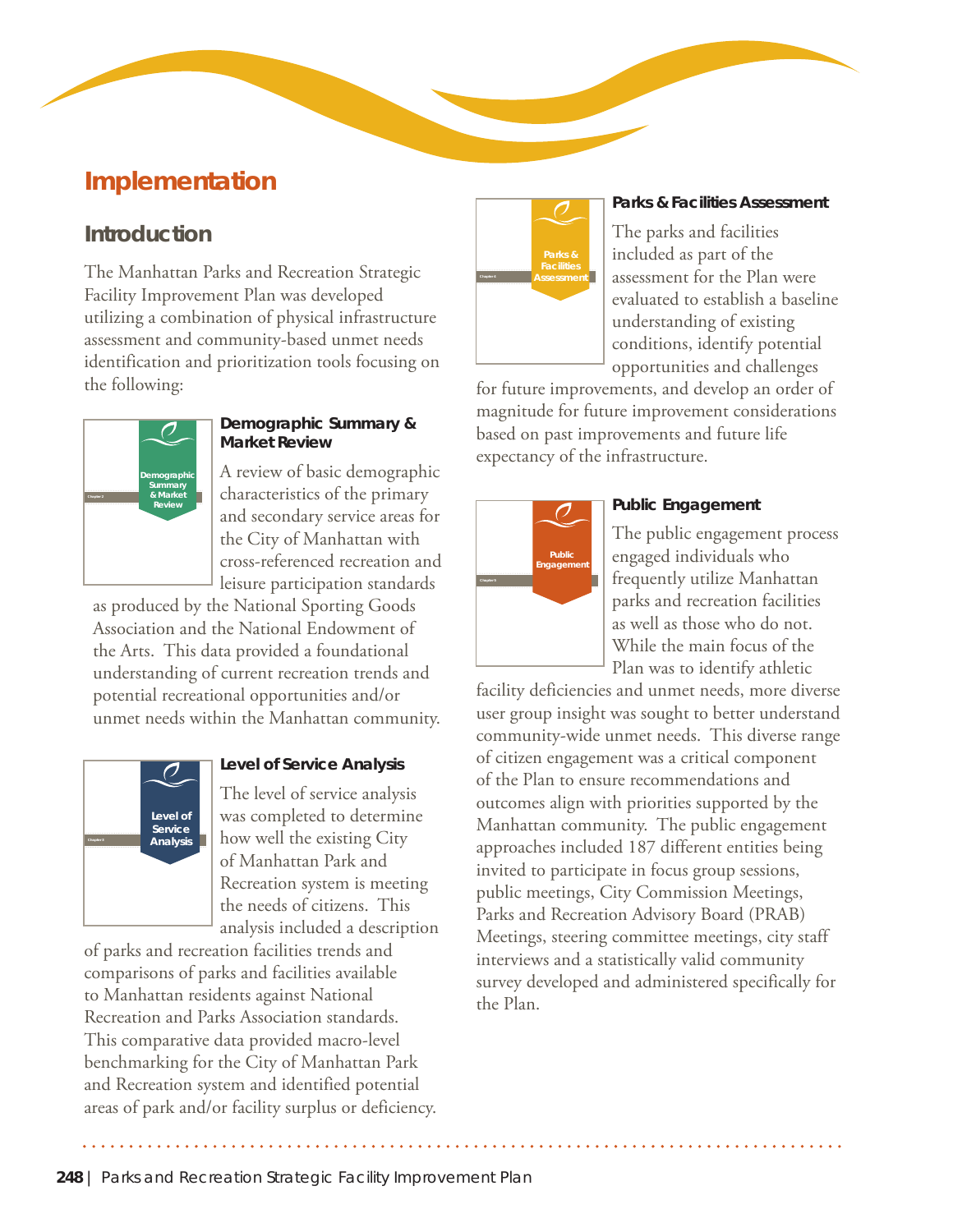

#### **Community Survey**

The statistically valid survey developed and administered for the Plan was administered by mail. The target was to receive 600 responses; the final survey data and analysis exceeded that target and included a total of

847 households completing the survey with a 95% level of confidence and precision rate of at ±3.3%. The findings of this survey greatly informed the improvement scenarios and implementation priorities developed for this Plan and will provide the City of Manhattan with a valuable decisionmaking tool in prioritizing future parks and recreation improvements not part of this Plan as well.



#### **Improvement Scenarios**

The improvement scenarios developed for the Plan provide a listing of physical improvements to be considered for existing parks and facilities based on needs identified through evaluation of the

demographic summary and market review, level of service analysis, parks and facilities assessment and discussions with City staff, steering committee, focus groups, citizens and elected officials throughout the Plan process. These improvement scenarios were developed based on similar continued use of the parks and facilities and seek to increase use capacity, improve field safety and playability, and enhance the user's experience.

The information and data gathered through this multifaceted Plan process was carefully reviewed by the steering committee, PRAB, and City Commission to prioritize improvements to be made to the Manhattan Parks and Recreation system.

## **Community Priorities**

The priorities for future improvements to Manhattan parks and recreation facilities have been expressed by citizens through this Plan effort. While the focus of this Plan was to define improvements to enhance existing recreation and athletic facilities and determine the conceptual make up of potential new indoor and/or outdoor facilities supported by the community, participants were afforded the opportunity to provide input and perspectives related to a widerange of elements regarding the Manhattan Parks and Recreation system. As such, the four highest priorities for improvements and/or development of parks and facilities by the City of Manhattan appropriately acknowledge the priorities voiced by the community.

The prioritized recommendations that follow are intended to be a guideline for future decision making and may need to be updated, altered, or otherwise modified to adapt to evolving circumstances and unmet needs within the community. Each priority has a series of considerations that will need to be evaluated in greater detail prior to implementation – these considerations are noted within the description of each priority.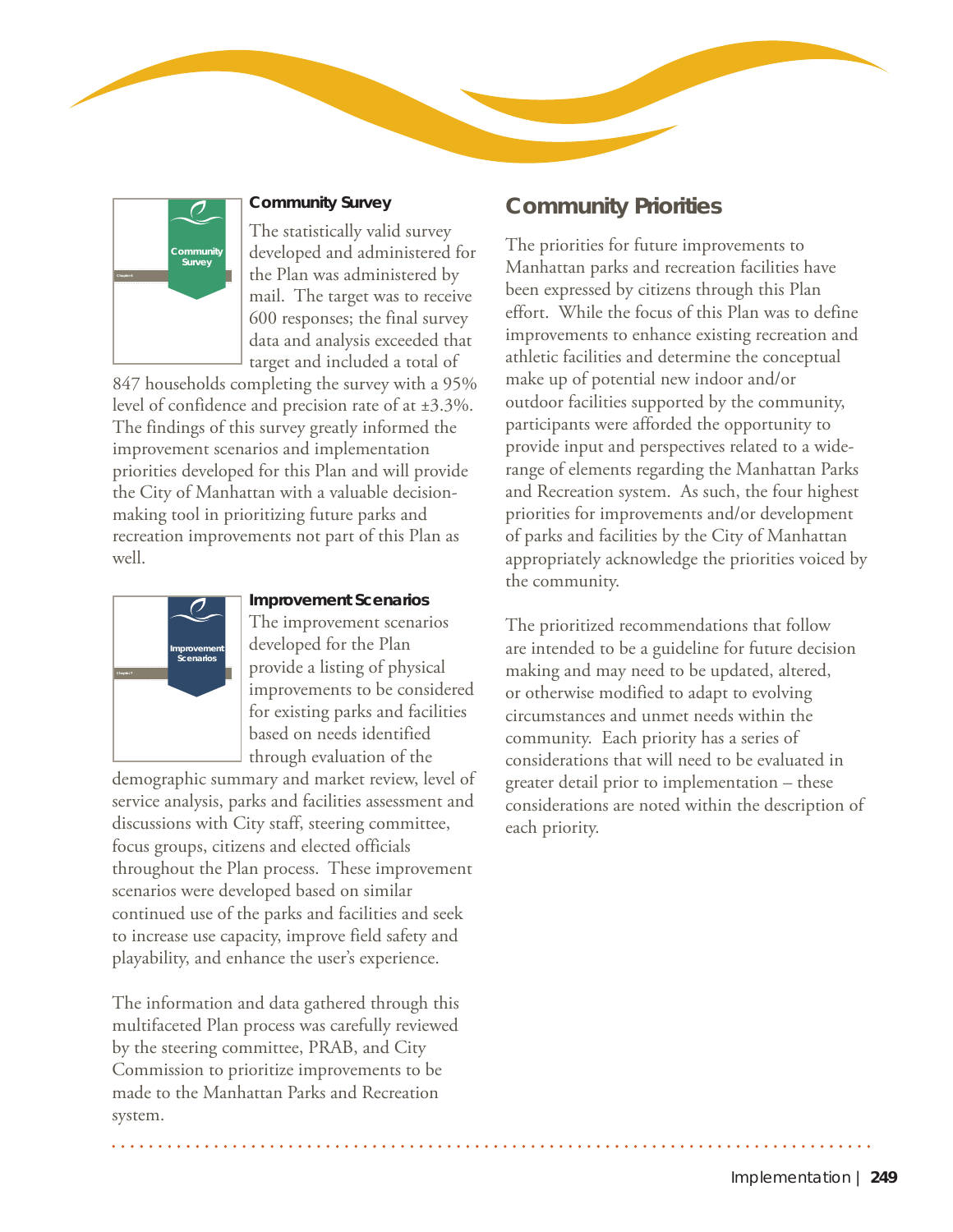

**Priority 1: Creation of indoor space geographically located to meet unmet needs in the community.**

#### *Overview*

Information gathered through this study identified improvements to existing indoor facilities and creation of new indoor recreation facilities to address unmet needs in Manhattan as a high priority for the community.

Of the households responding to the survey, several factors were identified that impact their access to indoor facilities including:

- 73% indicated lack of access to Fort Riley indoor facilities
- 52% indicated lack of access to Kansas State University indoor facilities
- 35% indicated not having enough access to USD 383 school gyms for practices and/or games
- 35% indicated the Manhattan community lacks indoor facility spaces important to their household

More specifically, based on the percentage of responding households several high unmet needs exist in the community for indoor activity spaces and facilities, including but not limited to the following:

- 62% indicated they have a need for indoor walking and jogging track program spaces
- 50% indicated they have a need for indoor strength and/or cardiovascular equipment
- 47% indicated they have a need for indoor swimming facilities
- 36% indicated they have a need for indoor aerobics, fitness, and/or dance class program spaces

Existing indoor facilities, including Community House, City (Peace Memorial) Auditorium, Douglass Center, and Douglass Annex do provide important programming to the community, but lack adequate spaces and capacity to fulfill the unmet needs for indoor recreation spaces in Manhattan. While addressing needed improvements to these existing indoor facilities in order to safely and efficiently maintain their current uses should be a high priority for the community, development of new indoor recreation spaces to adequately address unmet facility needs should also be a high priority for the community.

The most cost-effective approach for the City to continue delivering the program services currently offered at the Community House, Douglass Center, and Douglass Annex is to budget for and complete the following facility improvements (see Chapter 7 for detailed descriptions) in the shortterm (0-5 years) to maintain safe, code compliant facilities:

#### **Community House**

Building code, mechanical, electrical, lighting, plumbing, finishes, and equipment improvements…….\$729,500

#### **Douglass Center**

Building code, electrical, lighting, plumbing, and finishes improvements…….\$224,600

#### **Douglass Annex**

Building code, lighting, plumbing, finishes, and equipment improvements…….\$219,000

Total Short-Term (0-5 years) Existing Indoor Facilities Improvements…….\$1,173,100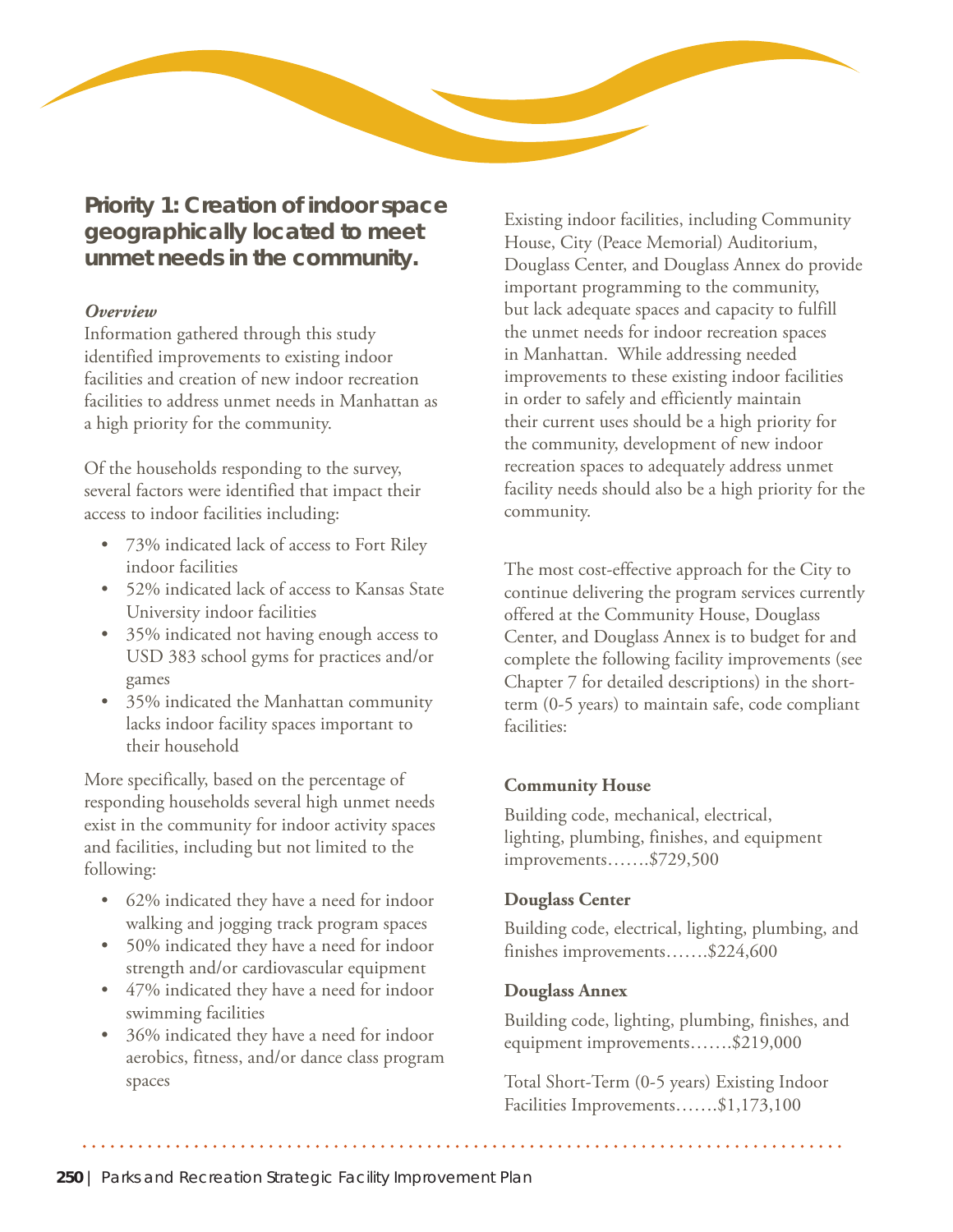

Ongoing maintenance and additional improvements to these facilities will be required over the mid-term (5-15 years) and long-term (>15 years) in order to continue utilizing the indoor spaces for community programs. Chapter 7 provides a summary of anticipated mid and long-term improvements and associated costs for each facility.

#### *Strategies to Address Unmet Needs for Indoor Facilities*

The City of Manhattan has evaluated alternatives to meet unmet indoor facilities needs in the community in the past. This Plan differs in that it provides citizens and leaders with a series of community-voiced priorities and strategies for future development of indoor facilities by the City of Manhattan. These priorities and strategies have been identified by the community and are supported by the majority of citizens based on the statistically valid survey results.

The highest unmet needs for indoor facility spaces in the Manhattan community identified through this Plan process are as follows:

- Large volume multipurpose gymnasium spaces for:
	- Sports practices & training
	- Basketball & volleyball practices & games
	- Off-season training for outdoor sports
- Walking-running track
- Cardio and strength training
- Multipurpose rooms, including kitchen facilities, for:
	- Group exercise classes
- Community meals
- Meetings
- Aquatics for (see also Priority 4: Indoor Aquatics):
	- Water therapy
	- Swimming lessons
	- Leisure swimming
	- Competitive swimming (future need, specifically if/when K-State Natatorium is closed)

Communities similar in size to Manhattan typically meet indoor facilities needs of their citizens through one of two primary delivery models. The first delivery model is to develop and operate one large indoor community recreation center. The second delivery model is to develop and operate multiple indoor neighborhood recreation centers. Each delivery model has social, cultural, and economic advantages and disadvantages.

*One Large Indoor Community Recreation Center* The first delivery model of developing and operating one large indoor recreation center by the City of Manhattan would likely present the following advantages and disadvantages for the community:

#### *Advantages*

- More activity diversity and offerings
- Larger volume spaces provide greater use flexibility
- Higher capital investment and greater economies of scale
- More operational efficiencies, resulting in lower costs
- Higher potential for destination events, spill-over dollars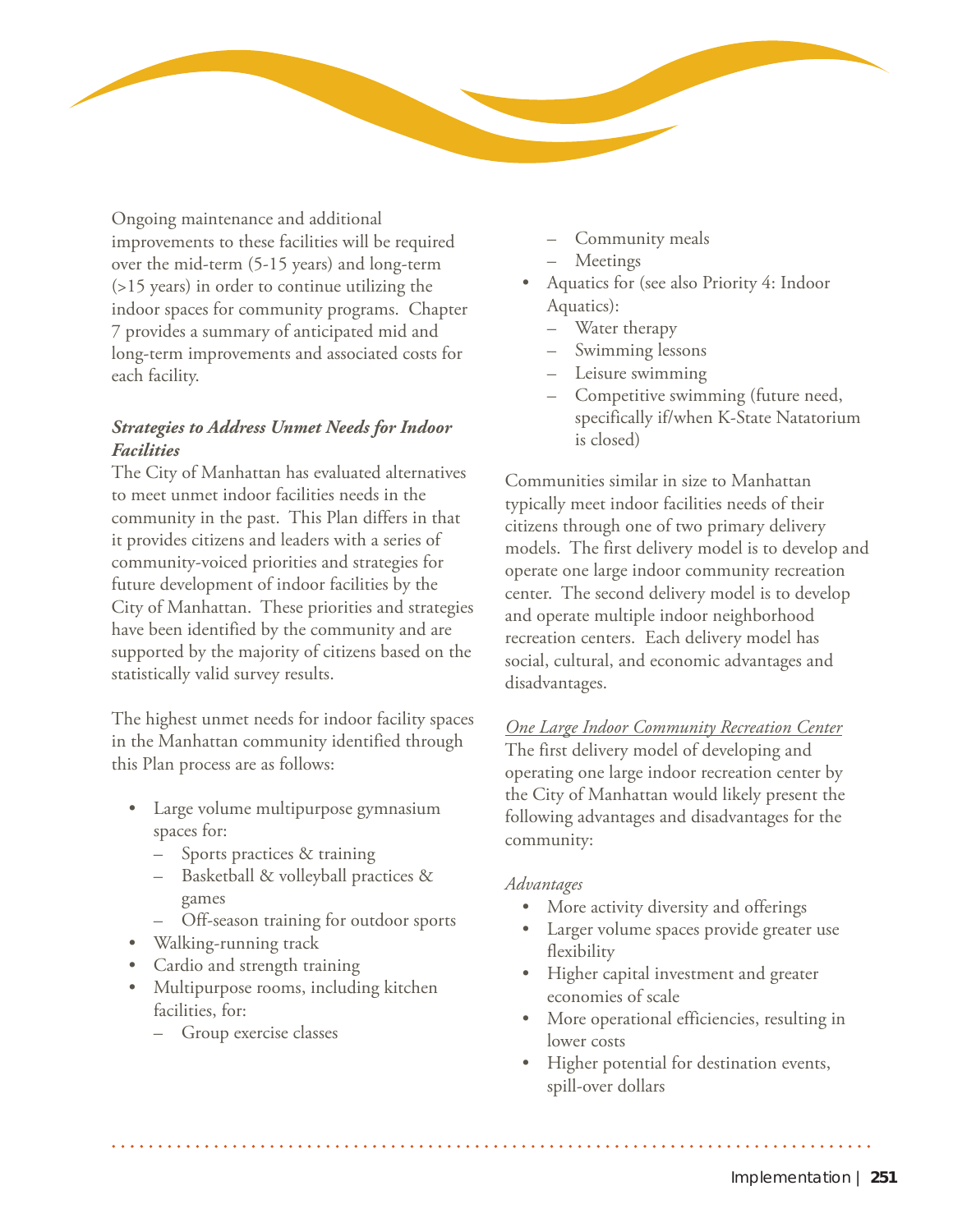

- Less geographically accessible to citizens
- Less direct connection to neighborhoods
- Decreased ability to reach underserved population
- Larger site/property required for development

#### *Multiple Indoor Neighborhood Recreation Centers*

The second delivery model of developing and operating multiple indoor neighborhood recreation centers by the City of Manhattan would likely present the following advantages and disadvantages for the community:

#### *Advantages*

- More geographically accessible for citizens
- More direct connection to neighborhoods
- Increased ability to reach underserved population
- Smaller site/properties required for development

#### *Disadvantages*

- Less activity diversity and offerings at each location
- Smaller volume spaces provide less use flexibility
- Lower capital investment and less economies of scale
- Less operational efficiencies, resulting in higher costs
- Lower potential for destination events, spillover dollars



The most appropriate delivery model to address the highest unmet needs for indoor facility spaces in the Manhattan community was discussed with citizens, focus groups, community leaders and evaluated through the statistically valid survey through this Plan process. The survey results indicated an overwhelming 87% support for the City of Manhattan to develop and operate indoor recreation facilities to address the unmet needs in the community. Of that 87%, the community indicated statistically equivalent support for the delivery model of one large community recreation center (26%) versus multiple neighborhood recreation centers (25%) and the remaining 36% of supporting households equally support both delivery models.

#### *Community support for indoor recreation center facilities*

The consensus of citizens and community leaders reached through discussions facilitated in focus group meetings and public forums is that the multiple neighborhood recreation centers is likely the most appropriate service delivery model for the Manhattan community. The City of Manhattan will need to carefully evaluate specific neighborhood demographics and unmet needs for indoor facilities to enable community leaders to appropriately develop building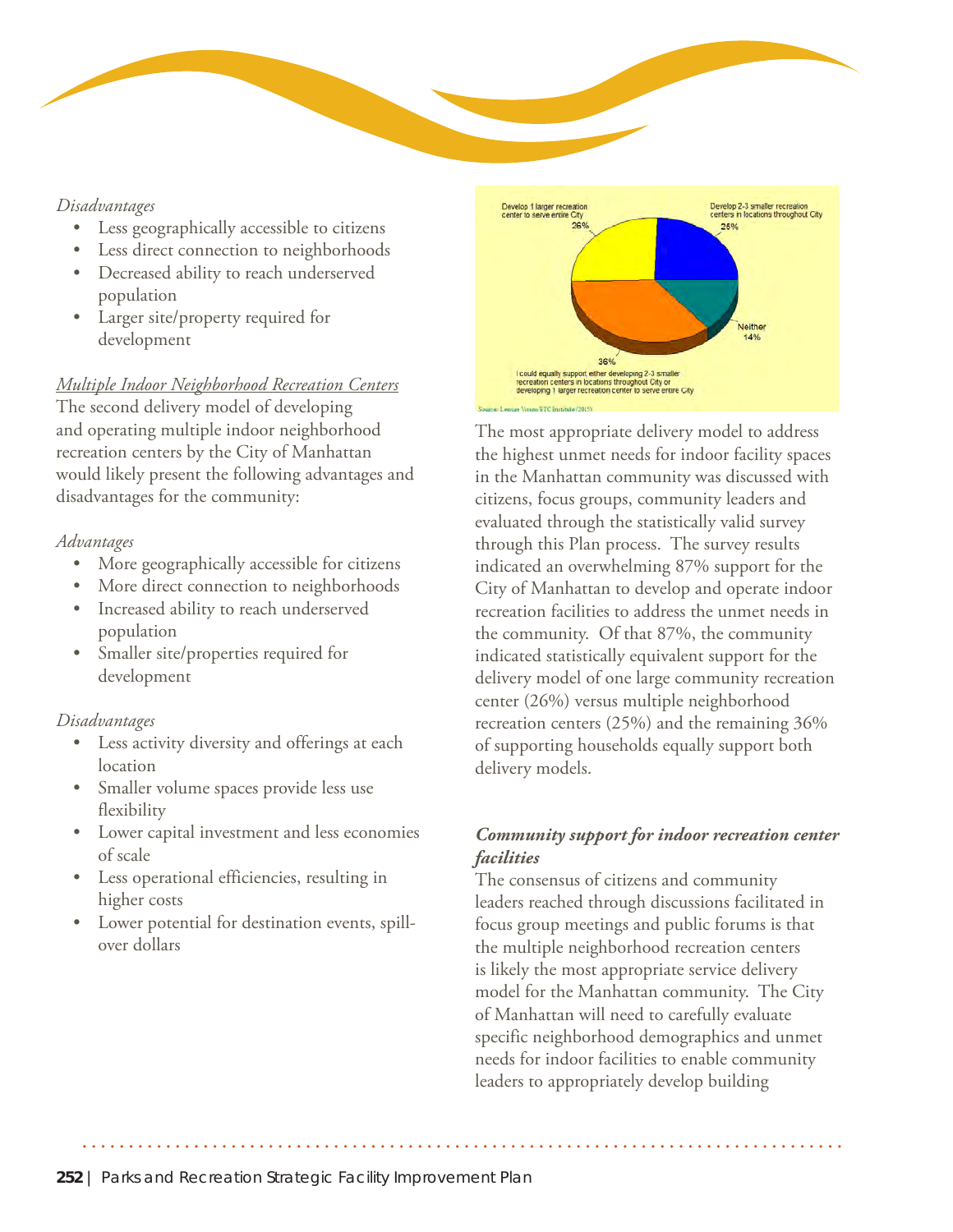

programs and select site locations to most effectively meet these unmet needs. While some programmatic components will be consistent from one neighborhood recreation center to another, elements will likely vary based on specific neighborhood needs.

A critical consideration in developing these neighborhood recreation centers will be to establish a comprehensive understanding of facilities and programs being offered to the community by other providers. Several private service providers currently exist in the Manhattan community and plans for an additional significant provider to enter the market in the near future are anticipated. Private for-profit entities providing indoor recreation facilities are developed to target to serve a specific demographic within a community.

It is important for the City of Manhattan to focus on offering citizens facility and service offerings that address the unmet needs in the community and to not duplicate or compete with facilities or programs being offered by other public or private entities. This strategy for the City of Manhattan to focus on addressing unmet needs in the community will prevent oversaturation of specific facility or program offerings in the Manhattan indoor recreation center market. This strategy will also improve the revenue potential for the City to achieve the cost-recovery goals established for each specific neighborhood recreation center.

Based on the unmet needs for indoor recreation spaces in Manhattan, two to three new neighborhood recreation centers should be developed to serve the community. The conceptual major building spaces to be included with each of these individual facilities would include the following:

• Multipurpose gymnasium space with one to two full-size basketball courts with adequate overrun areas to accommodate cross-courts to maximize programming flexibility.

• Elevated walking-running track around perimeter of gymnasium space.

• Flexible open spaces for cardio and strength training equipment.

• Multiple multipurpose community meeting rooms with a shared kitchen space.

The approximate building size for each neighborhood recreation center would be 25,000 – 40,000 gross square feet depending on the specific building program for each facility. The approximate site area required to develop each neighborhood recreation center would be 5 – 10 acres depending on specific site considerations such as topography, access, and opportunities for shared parking with other facility or park amenities. The estimated construction cost range for each neighborhood recreation center facility, not including any potential land acquisition costs, would be \$6,000,000 - \$10,000,000.

Moving forward it is recommended the City complete a neighborhood recreation centers feasibility study. This study should build upon the findings of this Plan and seek to identify unmet indoor facility needs of specific neighborhoods and develop building programs, evaluate site locations and explore potential capital and/or operational partners, establish capital cost requirements, set facility operational cost recovery and resulting subsidy targets accordingly, and develop operational plans for each neighborhood recreation center.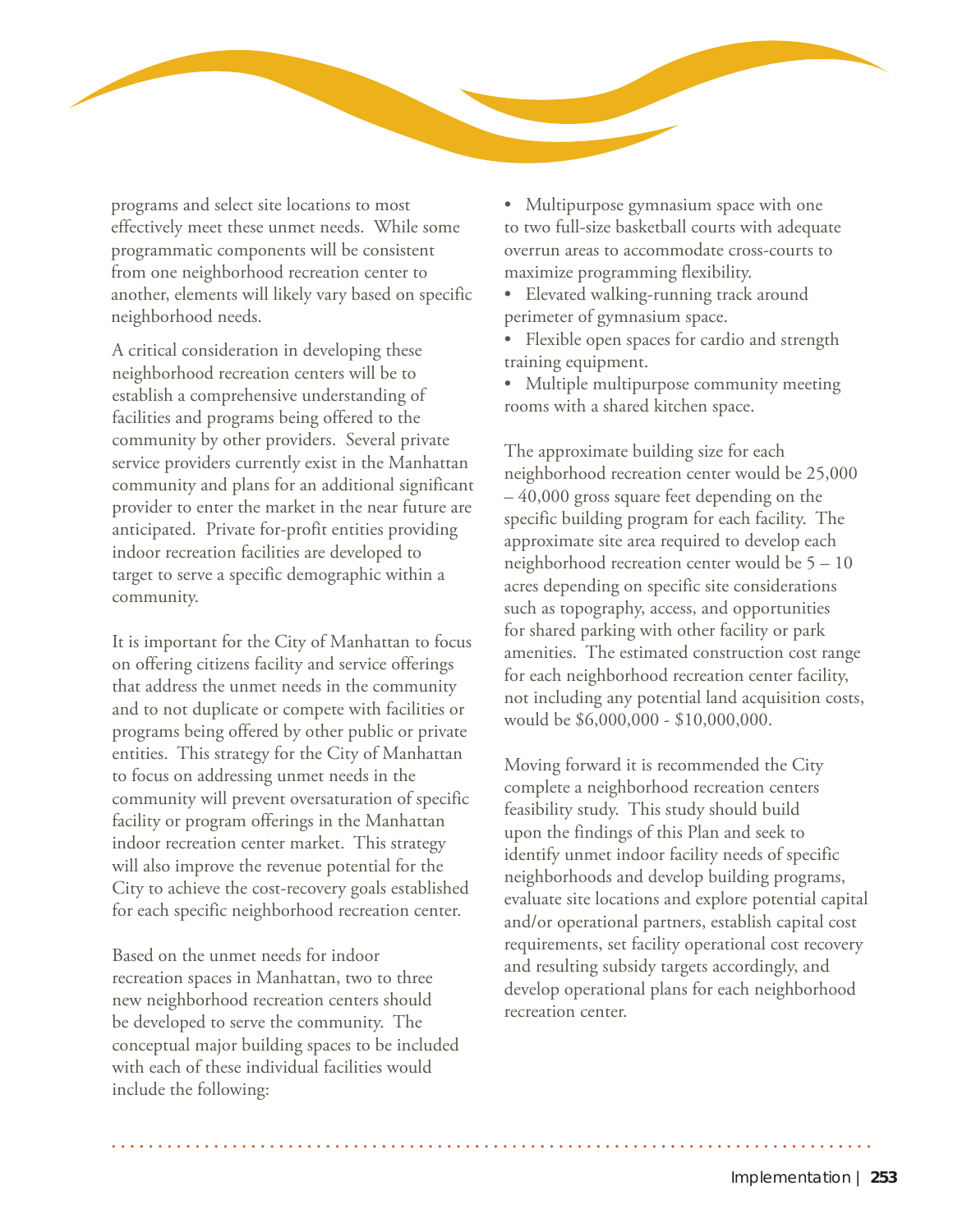

For reference purposes, this diagram illustrates a neighborhood recreation center example that provides several program components similar to the major building spaces identified for the Manhattan neighborhood recreation centers.



operational subsidy for each facility should be included as part of the neighborhood recreation centers feasibility study recommended in this Plan.

The City of Manhattan has explored the potential of developing a new neighborhood recreation center in Douglass Park using Community Development Block Grant (CDBG) Section 108 Loans. It is recommended this funding mechanism for a new neighborhood recreation center at Douglass Park be further pursued. If this is determined to be a viable funding alternative, the City should pursue detailed programming for this facility as part of the neighborhood recreation centers feasibility study to ensure the building program aligns with unmet indoor recreation space needs in the community.



Based on the conceptual program identified through this Plan for the neighborhood recreation centers and the approximate 25,000 – 40,000 gross square foot size of each facility, it is anticipated each center will require three to six full time staff and a variety of part time staff positions to effectively operate each facility and meet the needs of the community. A detailed analysis of revenues, expenditures, fees, attendance projections, cost-recovery scenarios, and potential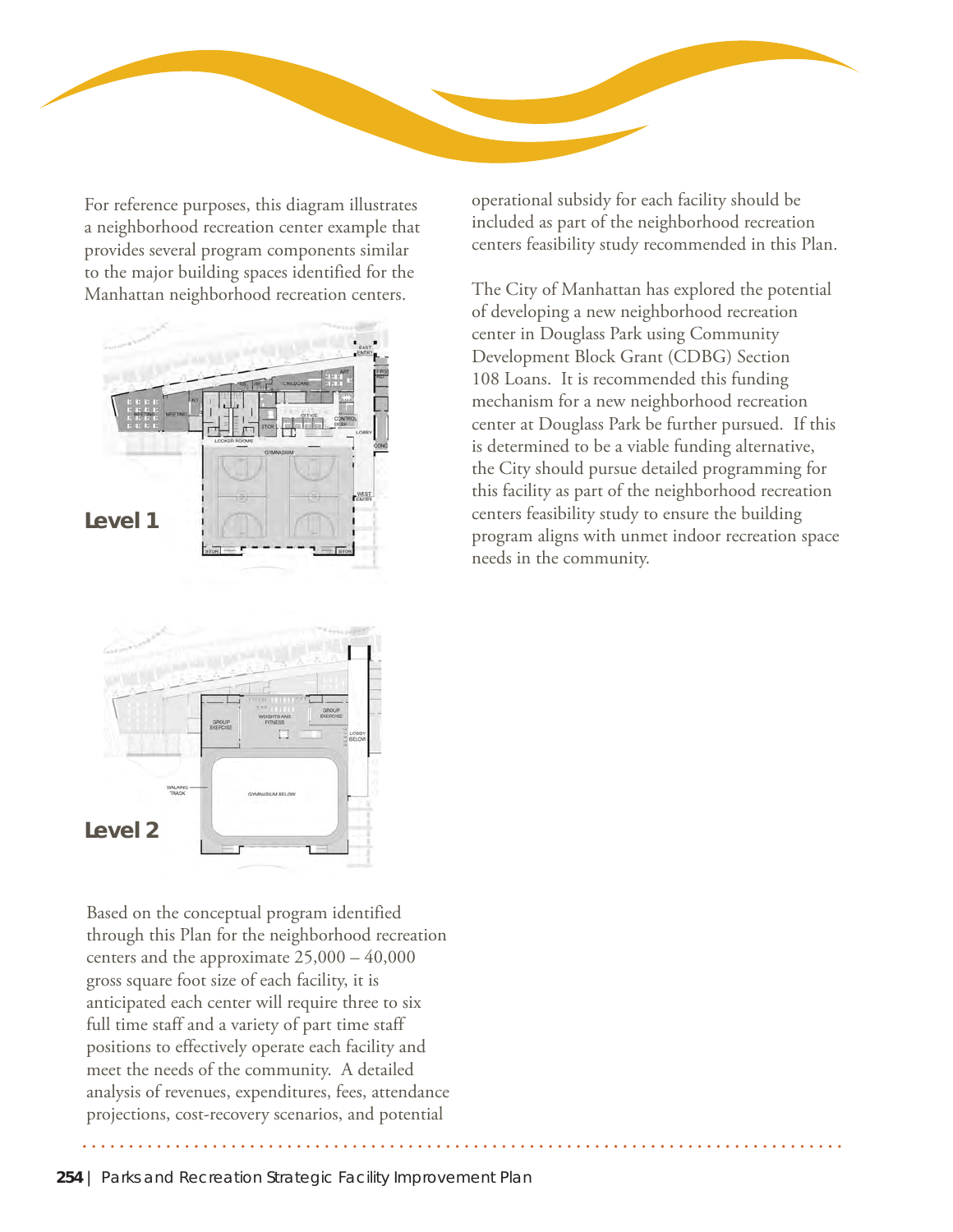

## *Priority 1 Improvements Phasing Strategy*

Below is the prioritized phasing strategy to implement improvements to Community House, Douglass Center, and Douglass Annex to maintain safe, code compliant indoor facilities and to pursue development of new indoor recreation facilities to address unmet needs in the community:

| <b>Existing Indoor</b><br>Facilities |                                     | <b>Short-Term</b><br>$(0-5$ Years) |               | Mid-Term<br>$(5-15$ Years) |   |      | Long-Term<br>$( > 15$ Years) |         |      |  |  |  |
|--------------------------------------|-------------------------------------|------------------------------------|---------------|----------------------------|---|------|------------------------------|---------|------|--|--|--|
|                                      |                                     | <b>Cost Ranges</b>                 |               | Cost Ranges                |   |      | Cost Ranges                  |         |      |  |  |  |
| Improvements                         |                                     | Low                                | High          | Low                        |   | High |                              | Low     | High |  |  |  |
| <b>Community House</b>               | 729.500<br>$\overline{\phantom{a}}$ |                                    | \$<br>190,500 |                            |   |      | $\overline{\phantom{0}}$     |         |      |  |  |  |
| Douglass Center                      | \$                                  | 197,100                            | -             | \$<br>40,500               |   |      |                              | 70.000  |      |  |  |  |
| Douglass Annex                       | \$                                  | 219,000                            | -             | \$<br>55,000               |   |      | \$                           | 110,000 |      |  |  |  |
| <b>Subtotals</b>                     |                                     | 1,145,600                          |               | \$<br>286,000              | S |      | S                            | 180,000 |      |  |  |  |

| New Indoor<br><b>Facilities</b>                     | Mid-Term<br><b>Short-Term</b><br>Long-Term<br>$( > 15$ Years)<br>$(0-5$ Years)<br>$(5-15$ Years)<br><b>Cost Ranges</b><br><b>Cost Ranges</b><br><b>Cost Ranges</b><br>High<br>High<br>Low<br>Low<br>Low<br>\$<br>60,000<br>\$<br>\$<br>\$<br>\$<br>\$10,000,000<br>\$<br>\$<br>6,000,000<br>\$<br>\$10,000,000<br>6,000,000<br>\$<br>\$<br>\$<br>\$ |                  |          |    |      |
|-----------------------------------------------------|-----------------------------------------------------------------------------------------------------------------------------------------------------------------------------------------------------------------------------------------------------------------------------------------------------------------------------------------------------|------------------|----------|----|------|
| Improvements                                        |                                                                                                                                                                                                                                                                                                                                                     |                  |          |    | High |
| Neighborhood Recreation<br>Center Feasibility Study |                                                                                                                                                                                                                                                                                                                                                     |                  |          |    |      |
| Neighborhood Recreation<br>Center $[A]$             |                                                                                                                                                                                                                                                                                                                                                     |                  |          |    |      |
| Neighborhood Recreation<br>Center $[ B ]$           |                                                                                                                                                                                                                                                                                                                                                     |                  |          |    |      |
| Neighborhood Recreation<br>Center $\lceil C \rceil$ | 6,000,000<br>\$                                                                                                                                                                                                                                                                                                                                     | \$10,000,000     | \$<br>\$ | \$ | \$   |
| <b>Subtotals</b>                                    | \$18,060,000                                                                                                                                                                                                                                                                                                                                        | $$30,000,000$ \$ |          |    |      |

| <b>Priority 1</b> | <b>Short-Term</b><br>$(0-5$ Years) |                                          |             | Mid-Term<br>$(5-15$ Years) | Long-Term<br>$( >15$ Years) |             |         |      |  |  |  |
|-------------------|------------------------------------|------------------------------------------|-------------|----------------------------|-----------------------------|-------------|---------|------|--|--|--|
|                   |                                    |                                          | Cost Ranges |                            | Cost Ranges                 | Cost Ranges |         |      |  |  |  |
|                   |                                    | Low                                      | High        | Low                        | High                        |             | Low     | High |  |  |  |
|                   | <b>Totals</b>                      | $\vert$ \$19,205,600   \$30,000,000   \$ |             | 286,000                    |                             |             | 180.000 |      |  |  |  |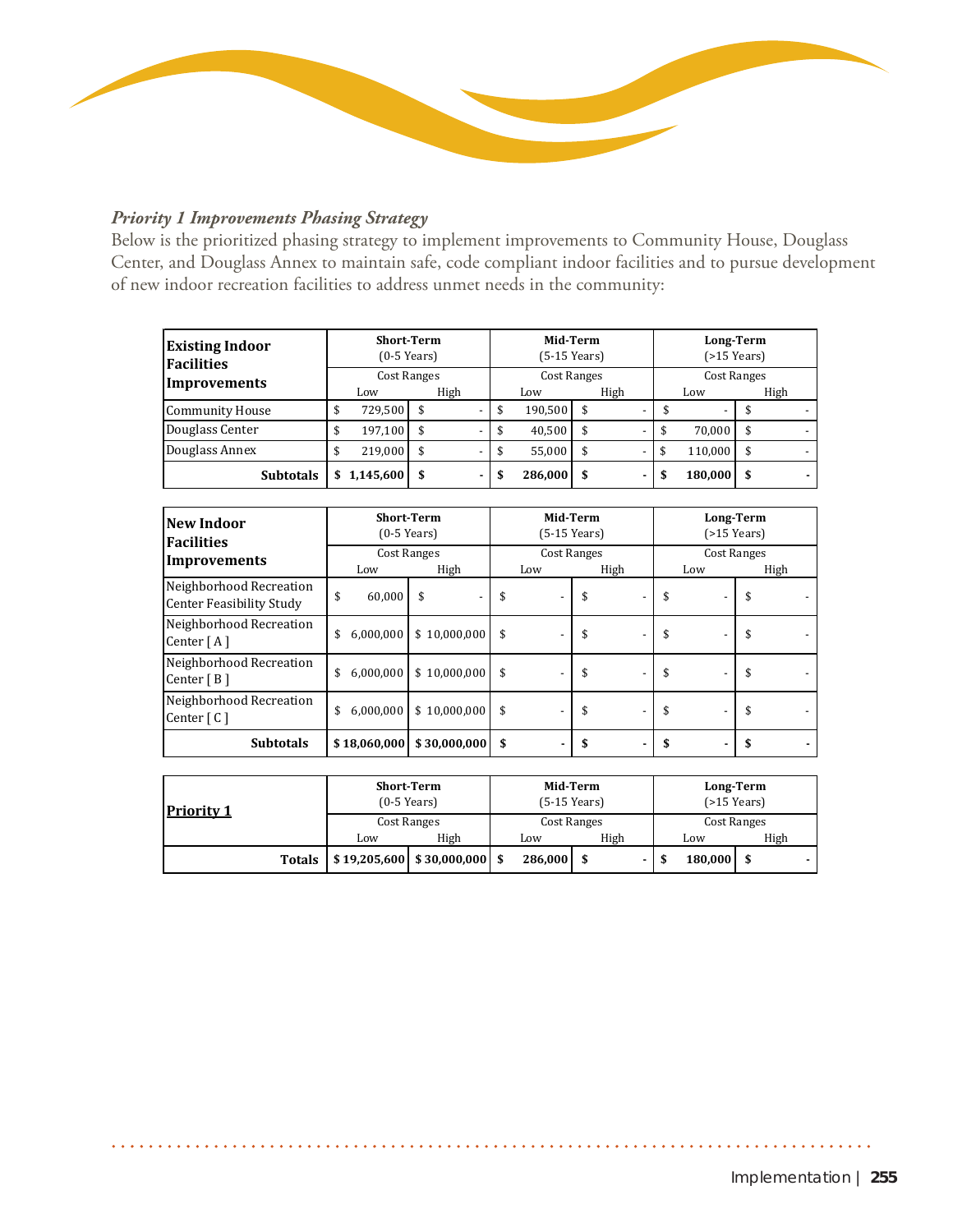

**Priority 2: Improvement to safety and playability of existing field playing surfaces.**

#### *Overview*

Information gathered through this study identified improvements to the safety and playability of existing field playing surfaces as a high priority for the community. The poor quality of the existing fields within the Manhattan Parks and Recreation system combined with the high demand for practice and game use is resulting in a lack of adequate, safe, and accessible field space in the community.

Of the baseball and/or softball participant households responding to the survey, it is clear the major area of focus should be on improving the quality of existing playing fields in the community versus increasing the quantity of fields:

- 40% indicated improvements to the playability of field playing surface is the highest facility improvement priority
- 36% indicated improvements to the safety of field playing surface is the highest facility improvement priority
- 24% indicated improvements to amenities for spectators is the highest facility improvement priority
- 17% indicated an increase in the number of practice fields is the highest facility improvement priority

Of the soccer and/or football participant households responding to the survey, a statistically equivalent number believe major areas of focus should be on improving the quality of existing playing fields and increasing the quantity of fields in community:

- 25% indicated an increase in the number of practice fields is the highest facility improvement priority
- 24% indicated improvements to the playability of field playing surface is the highest facility improvement priority
- 24% indicated improvements to the safety of field playing surface is the highest facility improvement priority
- 23% indicated improvements to amenities for spectators is the highest facility improvement priority

After further investigation of this equally shared priority to both increase the quantity of practice fields available in the community and improve the quality of existing fields in the community, it was discovered the primary factor driving the need for an increased quantity of practice fields is the frequency of delays and cancellations due to wet and/or poor field conditions after rain events. Improved field conditions resulting in greater programming capacities and fewer practice and game cancellations will reduce the need for increasing the quantity of practice fields in the community.

#### *Strategies to Improve Safety and Playability of Existing Field Playing Surfaces*

Based on the level of service analysis, assessment of existing parks and facilities, and citizen and focus group input, the City of Manhattan currently has an adequate quantity of playing fields to meet the current and foreseeable future needs of the community. The most significant need related to playing fields provided by the City of Manhattan is to improve the safety and playability of these surfaces.

Strategies to improve the quality, safety, and playability of these existing playing fields range significantly. Chapter 7: Improvement Scenarios provides a variety of playing field improvement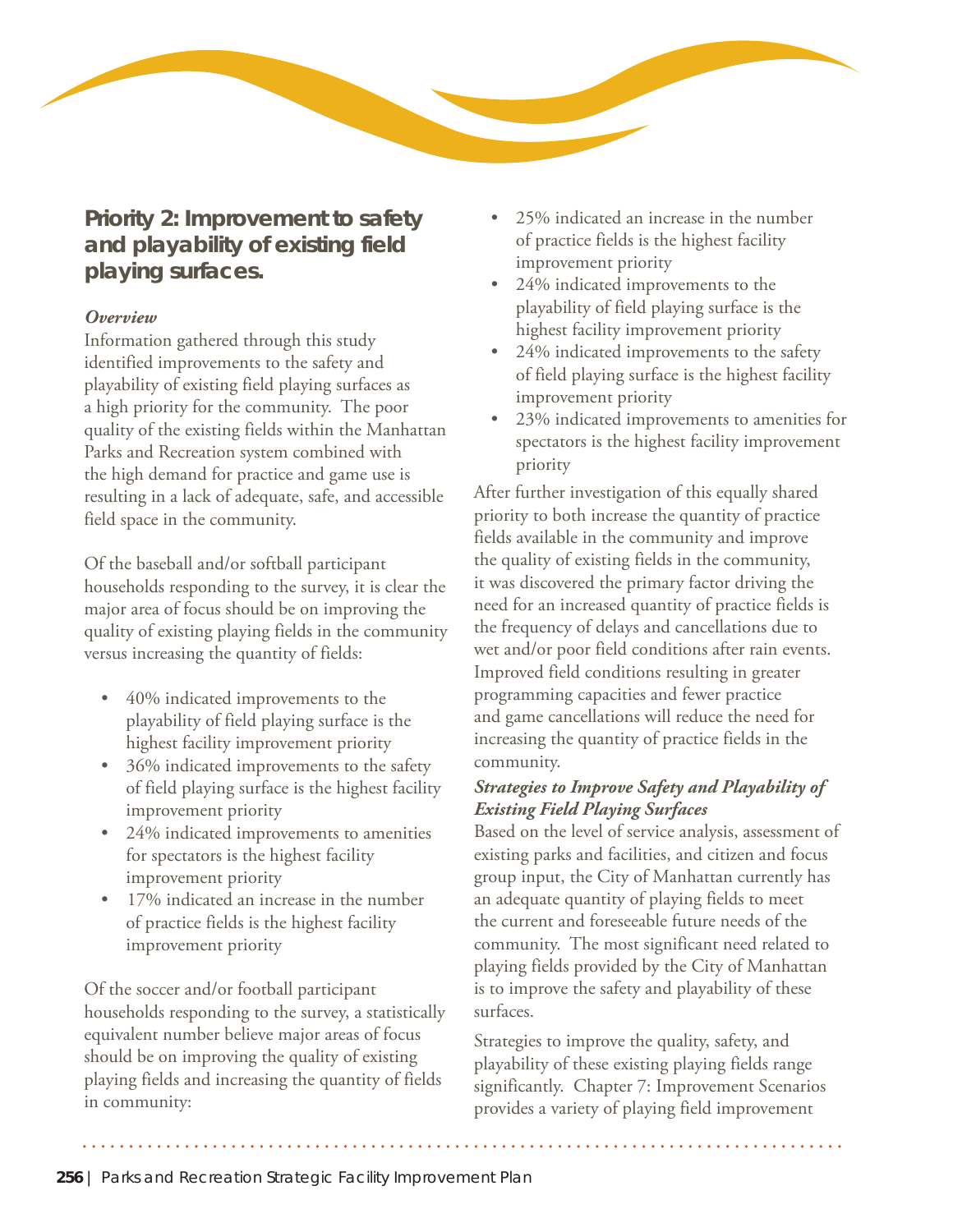

alternatives the City of Manhattan could pursue to satisfy this priority. To maximize capital resources and benefits to the public, improvements to the safety and playability of playing fields moving forward should focus on the most frequently used facilities in the community.

Of the baseball and/or softball participant households responding to the survey, facilities used for practice and/or games included:

- 59% indicated use of facilities at Frank Anneberg Park (Twin Oaks)
- 51% indicated use of facilities at City Park
- 
- 28% indicated use of facilities at Griffith Park
- 27% indicated use of facilities at K-State
- Complex

Of the soccer and/or football participant households responding to the survey, facilities used for practice and/or games included:

- 70% indicated use of facilities at Frank Anneberg Park
- 34% indicated use of facilities at City Park
- 32% indicated use of facilities at CiCo Park
- 28% indicated use of facilities at K-State
- 26% indicated use of facilities at K-12 schools
- 25% indicated use of facilities at Griffith Park

Based on high use by the community of playing surfaces at Frank Anneberg Park, City Park, and CiCo Park, the highest priority to improve safety and playability of the playing surfaces at these locations should be pursued to maximize capital resources and benefits to the public. Once the

improvements of the playing surfaces at these locations are completed, future improvements could be considered for playing surfaces at other parks.

• 49% indicated use of facilities at CiCo Park investment than natural turf field improvements. Playing field improvements identified in Chapter 7: Improvement Scenarios to convert existing natural turf fields to synthetic turf fields would provide the City of Manhattan with the most consistent and reliable playing field surfaces regardless of the amount or frequency of rainfall – greatly reducing practice and game cancellations and maximizing field usage. However, synthetic turf fields generally require greater initial capital

• 26% indicated use of facilities at Eisenhower thereby less ongoing operational capital to sustain One common misperception is that synthetic turf fields require less maintenance, less irrigation, and versus natural turf fields. While fewer dollars may be required for maintenance of synthetic turf fields versus natural turf fields, long-term capital planning is required for replacement of synthetic turf systems. The life-span for a typically synthetic turf field is generally 8 to 12 years, depending on frequency, type, and duration of use. The replacement costs for a synthetic turf system – carpet, fiber, and infill, can easily cost  $\frac{1}{2}$  to  $\frac{3}{4}$  of the initial investment, so appropriate planning and budgeting for this expense is critical. The life span for a high performance natural sports turf field can extend well beyond 20 years with appropriate maintenance practices.

> The Chapter 7: Improvement Scenarios provides a variety of playing field improvement alternatives for each park offering these facilities to the community. Frank Anneberg Park, City Park, and CiCo Park are the three most often utilized parks for playing fields in the community. Renovation, and in some instances complete replacement, of existing natural turf fields versus removal of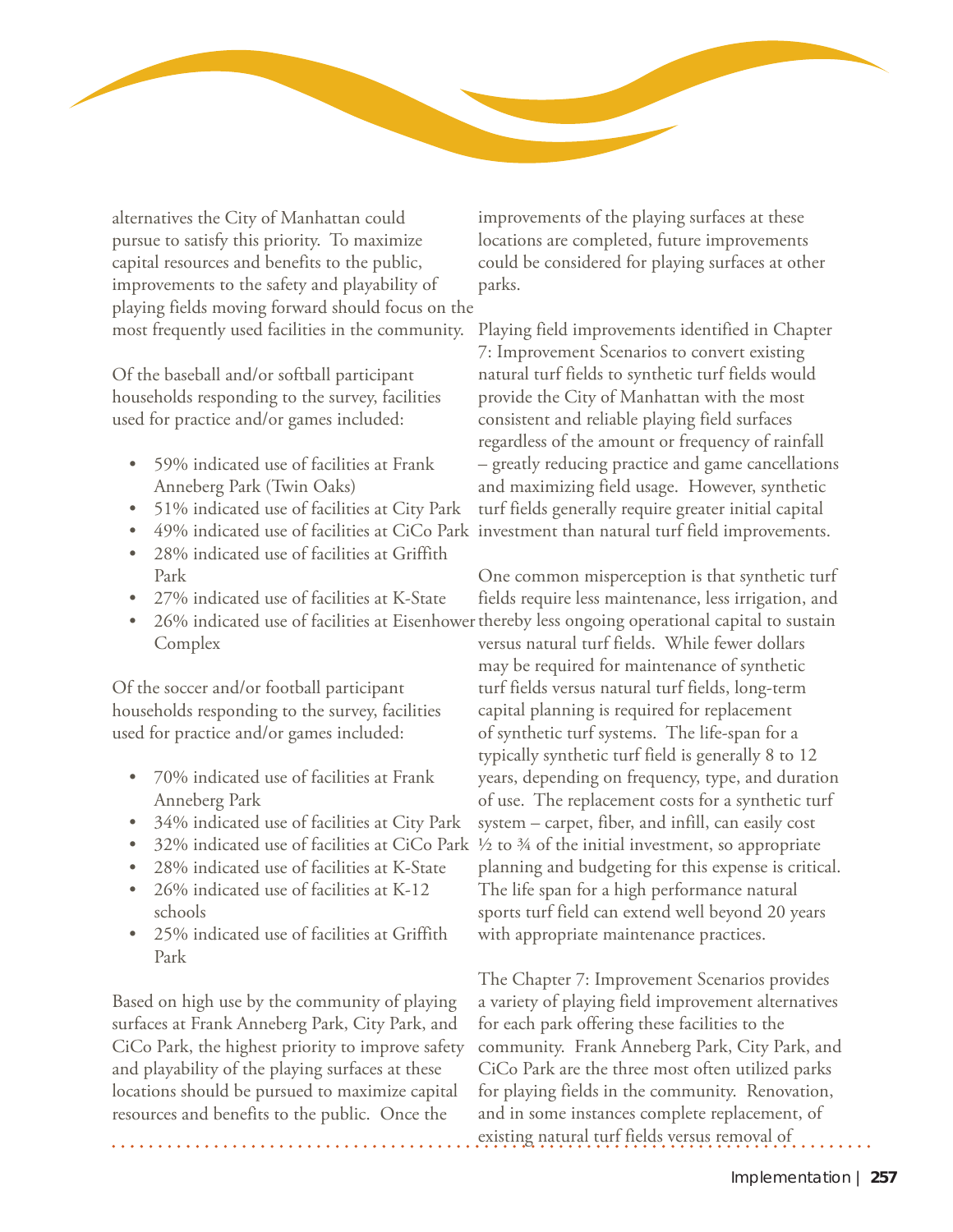

existing natural turf fields and replacement with synthetic turf fields will need to be carefully evaluated for each of these parks from several perspectives:

- **Stormwater management capacities.** Synthetic turf fields infiltrate and point discharge rainwater more quickly and in greater volumes than natural turf fields. This can result in additional land area and/or water management strategies to accommodate synthetic turf field conversions. Available land area and/or water management capacities of each park needs to be carefully evaluated prior to synthetic turf improvements being pursued.
- **• Floodplain and flood prone areas.**  Synthetic turf fields are not recommended to be placed within the 100-year floodplain or in flood prone areas due to the cost of clean-up, repair, and potential reconstruction of these systems after a flood event.
- **Support facilities.** Synthetic turf fields provide increased programming and activity use capacity versus natural turf fields. This increased programming and use capacity results in an increase number of users and also requires an increase in supporting infrastructure. This supporting infrastructure includes vehicular access and parking, restrooms, concessions, field lighting, and other elements specific to each park.
- **Adjacent land use.** Each existing park is located in a specific area of the Manhattan community with contextual considerations to adjacent land uses. Improving natural

turf fields, converting existing natural turf fields to synthetic turf fields, adding field lighting, and other playing field improvements will result in increased usage of the park. This increase in usage needs to be considered prior to improvements being pursued to appropriately inform the respective neighborhoods, and equally important – plan for any adjacent public improvements that need to be made to support the increased use of the park.

In 2015 the City of Manhattan will complete improvements to multiple fields at Frank Anneberg Park including the conversion of existing natural turf fields to synthetic turf and installation of new lighting systems. These improvements will increase use capacity of the park and should be carefully monitored to enable community leaders to clearly communicate the programming and cost-effective benefits to citizens of these improvements. This information will demonstrate the need and resulting benefits of future capital expenditures to complete improvements to the safety and playability of existing playing fields in Manhattan.

Moving forward it is recommended the City evaluate the success of the synthetic turf and field lighting improvements to be completed at Frank Anneberg Park in 2015, identify any challenges these improvements may have created and/or exacerbated, i.e. parking, stormwater management, light trespass, etc.

**258** | Parks and Recreation Strategic Facility Improvement Plan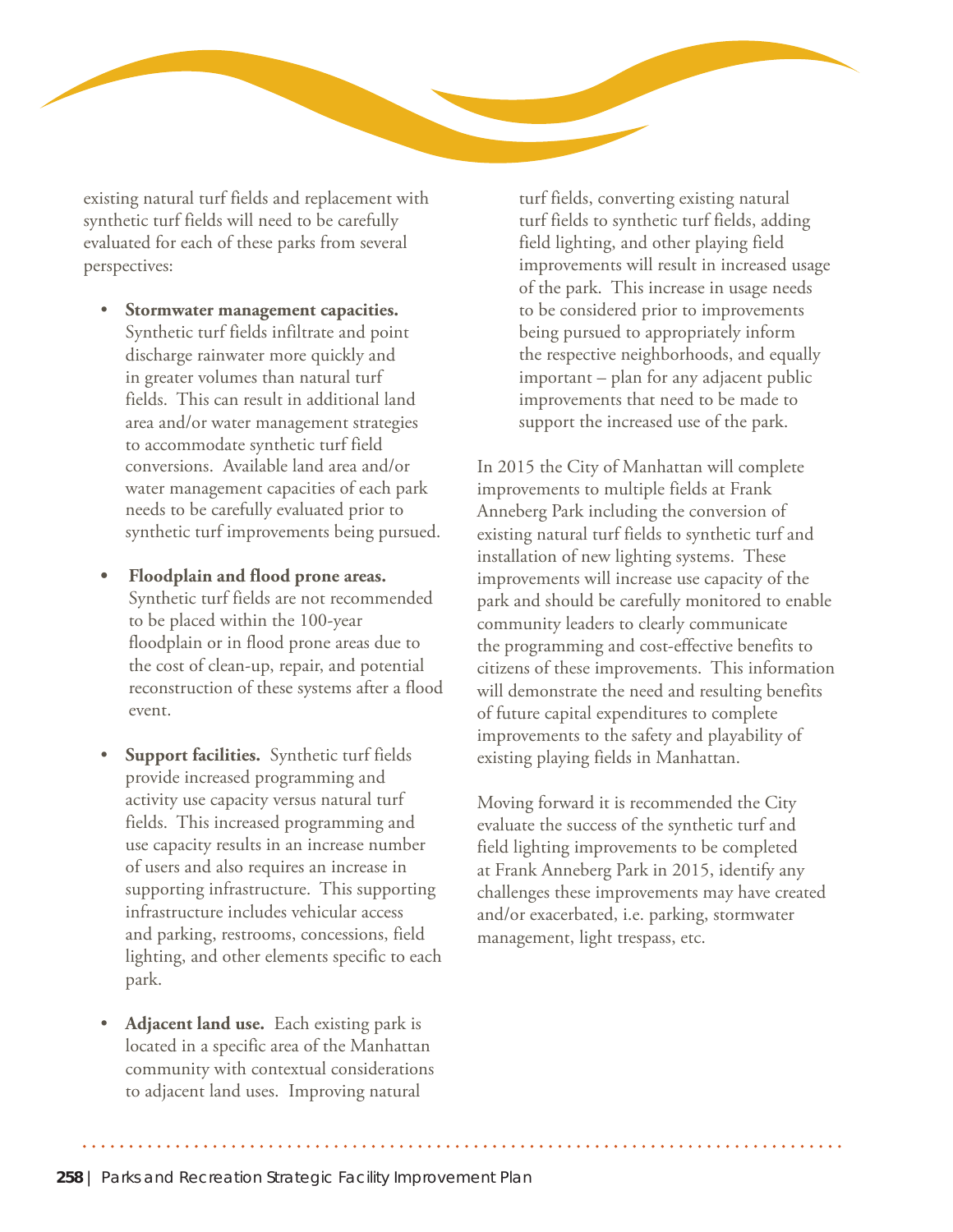

#### *Priority 2: Improvements Phasing Plan*

Below is the prioritized phasing strategy to implement safety and playability improvements to playing surfaces at CiCo Park, City Park, and Frank Anneberg Park in the short (0-5 years), mid (5-15 years), and long-term (>15 years):

| lCiCo Park           | <b>Short-Term</b><br>$(0-5$ Years) |                 | Mid-Term<br>(5-15 Years) |                 | Long-Term<br>$( > 15$ Years) |                    |    |           |  |  |
|----------------------|------------------------------------|-----------------|--------------------------|-----------------|------------------------------|--------------------|----|-----------|--|--|
| Improvements         | <b>Cost Ranges</b>                 |                 | Cost Ranges              |                 |                              | <b>Cost Ranges</b> |    |           |  |  |
|                      | Low                                | High            | Low                      | High            |                              | Low                |    | High      |  |  |
| <b>Red Field</b>     | \$<br>135,000                      | \$<br>435,000   | \$<br>67,000             | \$<br>240,000   | \$                           | 117,000            | \$ | 117,000   |  |  |
| <b>Blue Field</b>    | \$<br>650,000                      | \$<br>1,155,000 | \$<br>177,000            | \$<br>240,000   | \$                           | 10,000             | \$ | 10,000    |  |  |
| <b>Green Field</b>   | \$<br>165,000                      | \$<br>225,000   | \$<br>177,000            | \$<br>240,000   | \$                           | 225,000            | \$ | 500,000   |  |  |
| Gold Field           | \$<br>165.000                      | \$<br>225.000   | \$<br>177,000            | \$<br>240.000   | \$                           | 225,000            | \$ | 500,000   |  |  |
| Pluto Field          | \$<br>118.000                      | \$<br>210,000   | \$<br>157.000            | \$<br>220.000   | \$                           | 10,000             | \$ | 10,000    |  |  |
| <b>Tennis Courts</b> | \$<br>550.000                      | \$<br>1,050,000 | \$<br>-                  |                 |                              |                    |    |           |  |  |
| <b>Subtotals</b>     | \$<br>1,783,000                    | \$<br>3,300,000 | \$<br>755,000            | \$<br>1,180,000 | \$                           | 587,000            | \$ | 1,137,000 |  |  |

| <b>City Park</b>        |     | <b>Short-Term</b><br>$(0-5$ Years) |                                                                |           |    | Mid-Term<br>(5-15 Years) |    |         |    | Long-Term<br>$( > 15$ Years) |    |         |
|-------------------------|-----|------------------------------------|----------------------------------------------------------------|-----------|----|--------------------------|----|---------|----|------------------------------|----|---------|
| <b>Improvements</b>     |     |                                    | <b>Cost Ranges</b><br><b>Cost Ranges</b><br><b>Cost Ranges</b> |           |    |                          |    |         |    |                              |    |         |
|                         | Low |                                    |                                                                | High      |    | Low                      |    | High    |    | Low                          |    | High    |
| Wilson Field            | S   | 565,000                            | \$                                                             | 1,015,000 | \$ | 77,000                   | \$ | 235,000 | \$ | 10,000                       | \$ | 10,000  |
| MIller Field            | \$  | 262,000                            | \$                                                             | 485,000   | \$ | 55,000                   | \$ | 155,000 | \$ | 10,000                       | \$ | 10,000  |
| <b>Baker Field</b>      | \$  | 262,000                            | S                                                              | 485,000   | \$ | 55,000                   | \$ | 155,000 | \$ | 225,000                      | \$ | 500,000 |
| <b>Tennis Courts</b>    | \$  | 1,600,000                          | \$                                                             | 1,600,000 | \$ |                          |    |         |    |                              |    |         |
| Sand Volleyball Court   | \$  | 30,000                             | S                                                              | 30,000    | \$ |                          |    |         | \$ |                              | \$ |         |
| <b>Basketball Court</b> | \$  | 40,000                             | \$                                                             | 40.000    | \$ |                          |    |         |    |                              |    |         |
| <b>Subtotals</b>        | \$  | 2,759,000                          | \$                                                             | 3,655,000 | \$ | 187,000                  |    | 545,000 |    | 245,000                      | \$ | 520,000 |

| <b>Frank Anneberg Park</b>                                                            | <b>Short-Term</b><br>$(0-5$ Years) |                  | Mid-Term<br>$(5-15$ Years) |     |             | Long-Term<br>$( >15$ Years) |             |    |         |  |  |
|---------------------------------------------------------------------------------------|------------------------------------|------------------|----------------------------|-----|-------------|-----------------------------|-------------|----|---------|--|--|
| <b>Improvements</b><br>Twin Oaks - Fields 1, 2, 3,                                    | Cost Ranges                        |                  | <b>Cost Ranges</b>         |     |             |                             | Cost Ranges |    |         |  |  |
|                                                                                       | Low                                | High             | Low                        |     | High        |                             | Low         |    | High    |  |  |
| and 4                                                                                 | \$<br>1,998,000                    | \$<br>3,490,000  | \$<br>810,000              | \$  | 810,000     | \$                          | 60,000      | \$ | 60,000  |  |  |
| Colley Complex - Twin Oaks<br>Fields 5 and 6                                          | \$<br>804,000                      | \$<br>930,000 \$ | 990.000                    | \$  | 1,190,000   | \$                          | 190,000     | \$ | 190,000 |  |  |
| Anneberg Soccer Complex -<br>Soccer Fields 2, 3, and 4                                | \$<br>1,360,000                    | \$<br>2,530,000  | \$<br>750,000              | -\$ | 750,000     | \$                          | 150,000     | \$ | 150,000 |  |  |
| Soccer Pitches north and<br>south of Colley Complex -<br>Soccer Fields 5, 6, 7, and 8 | \$<br>1,940,000                    | \$<br>1.940.000  | \$                         | \$  |             | \$                          | $\sim$      | \$ |         |  |  |
| <b>Subtotals</b>                                                                      | \$<br>6,102,000                    | \$<br>8,890,000  | \$2,550,000                |     | \$2,750,000 | \$                          | 400,000     | \$ | 400,000 |  |  |

| <b>Priority 2</b> | <b>Short-Term</b> | $(0-5$ Years)       | $(5-15$ Years)                                        | Mid-Term            | Long-Term<br>$( >15$ Years) |                                 |  |  |  |  |
|-------------------|-------------------|---------------------|-------------------------------------------------------|---------------------|-----------------------------|---------------------------------|--|--|--|--|
|                   | Low.              | Cost Ranges<br>High | Low                                                   | Cost Ranges<br>High | <b>LOW</b>                  | Cost Ranges<br>High             |  |  |  |  |
| <b>Totals</b>     |                   |                     | $$10,644,000$ $$15,845,000$ $$3,492,000$ $$4,475,000$ |                     |                             | $$1,232,000 \;   \; $2,057,000$ |  |  |  |  |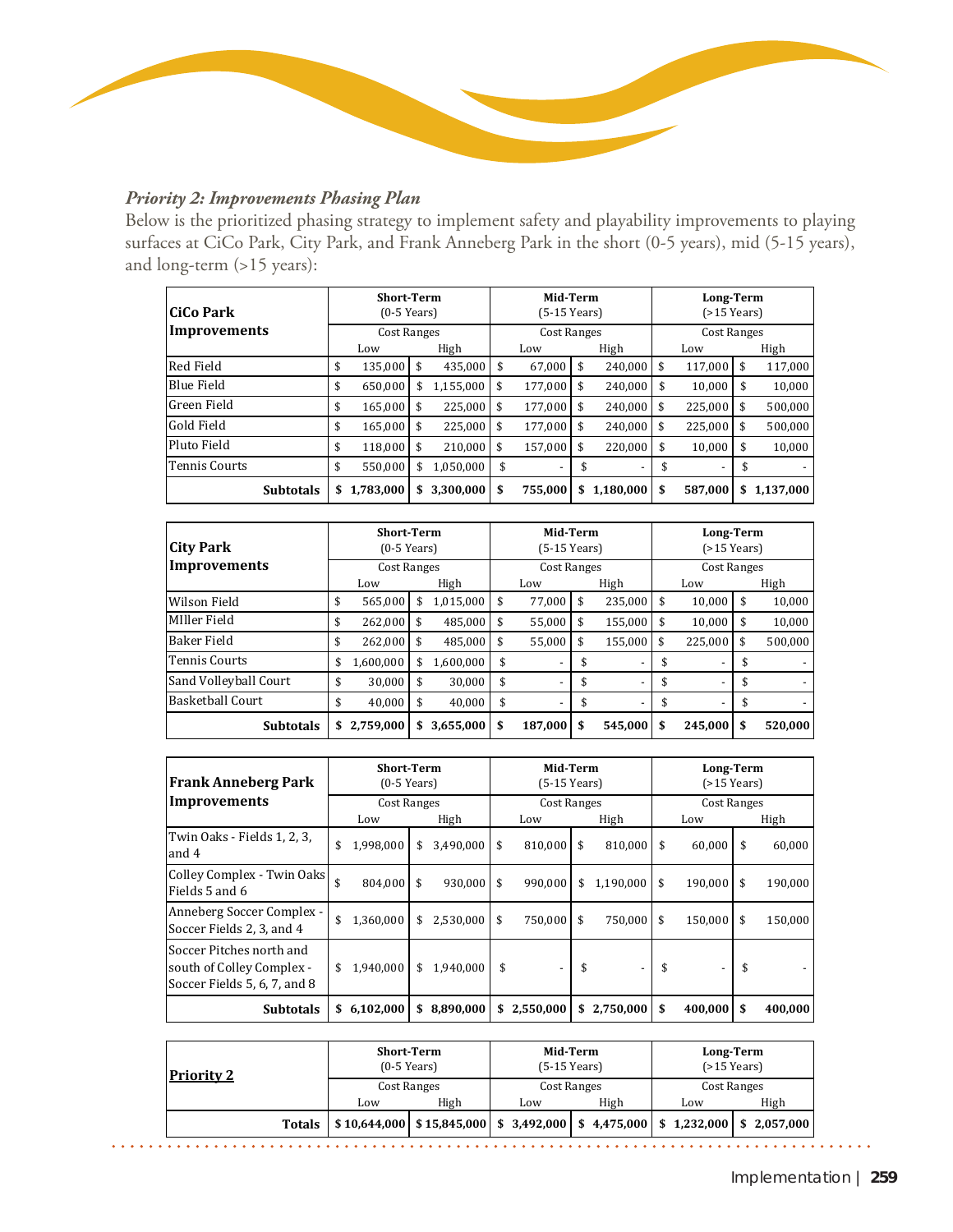

## **Priority 3: Improve availability and condition of community parks, trails, and neighborhood parks.**

#### *Overview*

Information gathered through this process identified community parks, trails and neighborhood parks most used by the community. Enhancing the availability of amenities and improving the condition of these existing parks and trails was a high priority voiced by the community through this Plan process.

Of the households responding to the survey, parks or facilities used included:

- 88% indicated use of large community parks
- 70% indicated use of trails
- 68% indicated use of small neighborhood parks
- 65% indicated use of picnic areas and shelters

Additionally, the most frequently used parks and facilities by households responding to the survey include:

- 62% indicated most frequent use of large community parks
- 41% indicated most frequent use of trails
- 34% indicated most frequent use of small neighborhood parks
- 31% indicated most frequent use of outdoor swimming pools

#### *Strategies to Improve Availability and Condition of Community Parks, Trails, and Neighborhood Parks*

The majority segment of the Manhattan community utilizes large community parks, trails and small neighborhood parks on a regular basis. To work towards broad-base community support to seek future funding support, in addition to new indoor recreation center(s) considerations and improvements to the safety and playability of existing outdoor playing fields, future improvements should be considered for these parks and trail systems throughout the community to continue meeting the needs of diverse users and citizens.

While the scope of this Plan was to define improvements to improve existing recreation and athletic facilities and determine the conceptual make up of potential new indoor and/or outdoor facilities supported by the community, the City of Manhattan should further evaluate:

- Future (non-playing field related) improvements to the following community parks:
	- o City Park master plan currently underway
	- o CiCo Park (City, County, USD 383 shared-use park)
	- o Fairmont Park (City, County shared-use park)
	- o Frank Anneberg Park
	- o Northeast Park
	- o Warner Park
- Future improvements to the existing city trail system to improve safety, user experience, and connectivity.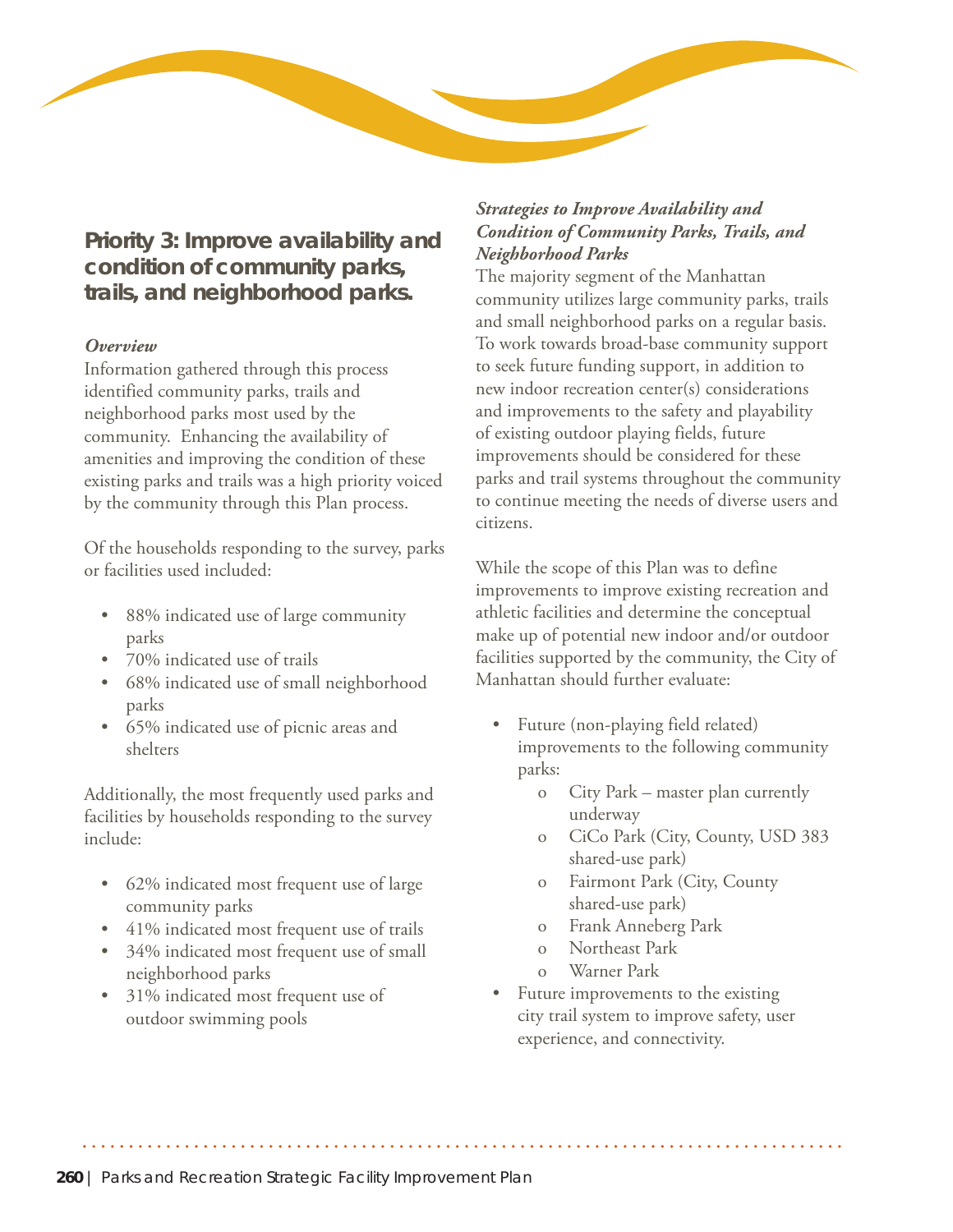

- Future improvements to the following neighborhood parks:
	- o Colorado Park
	- o Douglass Park pending outcome of CDBG Section 108 Loan application for neighborhood recreation center
	- o Girl Scout Park
	- o Griffith Park
	- o Long's Park
	- o Northview Park
	- o Sojourner Truth Park

Moving forward it is recommended the City utilize the outcomes of the current master plan being developed for City Park as a guide for a detail listing of improvements to be implemented at this specific park. A similar master plan process could be pursued for other community parks and neighborhood parks as needed in the future. Continuing to improve existing trail systems and amenities and connecting destination points within the community through trails should be a focus of the City as well. However, it is recommended the City complete a Parks, Trails and Open Space Comprehensive Plan in the next five years to supplement the recently completed Manhattan Urban Area Comprehensive Plan Update.

## **Priority 4: Development of new indoor aquatic facilities.**

#### *Overview*

Information gathered through this study identified development of new indoor aquatic facilities as a high priority for the community. Of the households responding to the survey, the following demonstrate unmet needs for indoor aquatic facilities in the community:

- 47% or 9,404 households identified a need for indoor aquatic facilities
- 34% or 6,875 households indicated less than 50% of their indoor aquatic facility needs are currently being met
- 37% or 7,402 households indicated 0% (none) of their indoor aquatic facility needs are currently being met
- 41% or 8,203 households indicated they would utilize indoor aquatic facilities the most of any indoor program space if developed

The City of Manhattan has invested significantly to improve the condition and amenity offerings available to citizens at the outdoor aquatic centers and pools. These investments are clearly acknowledged and appreciated by the community through the survey results. The survey data and engagement with citizens throughout this plan process also identified a high unmet need in the Manhattan community for indoor aquatic facilities. Development of new indoor aquatic facilities should be a high priority for the City to meet current unmet needs and anticipated future needs for these facilities in the Manhattan community.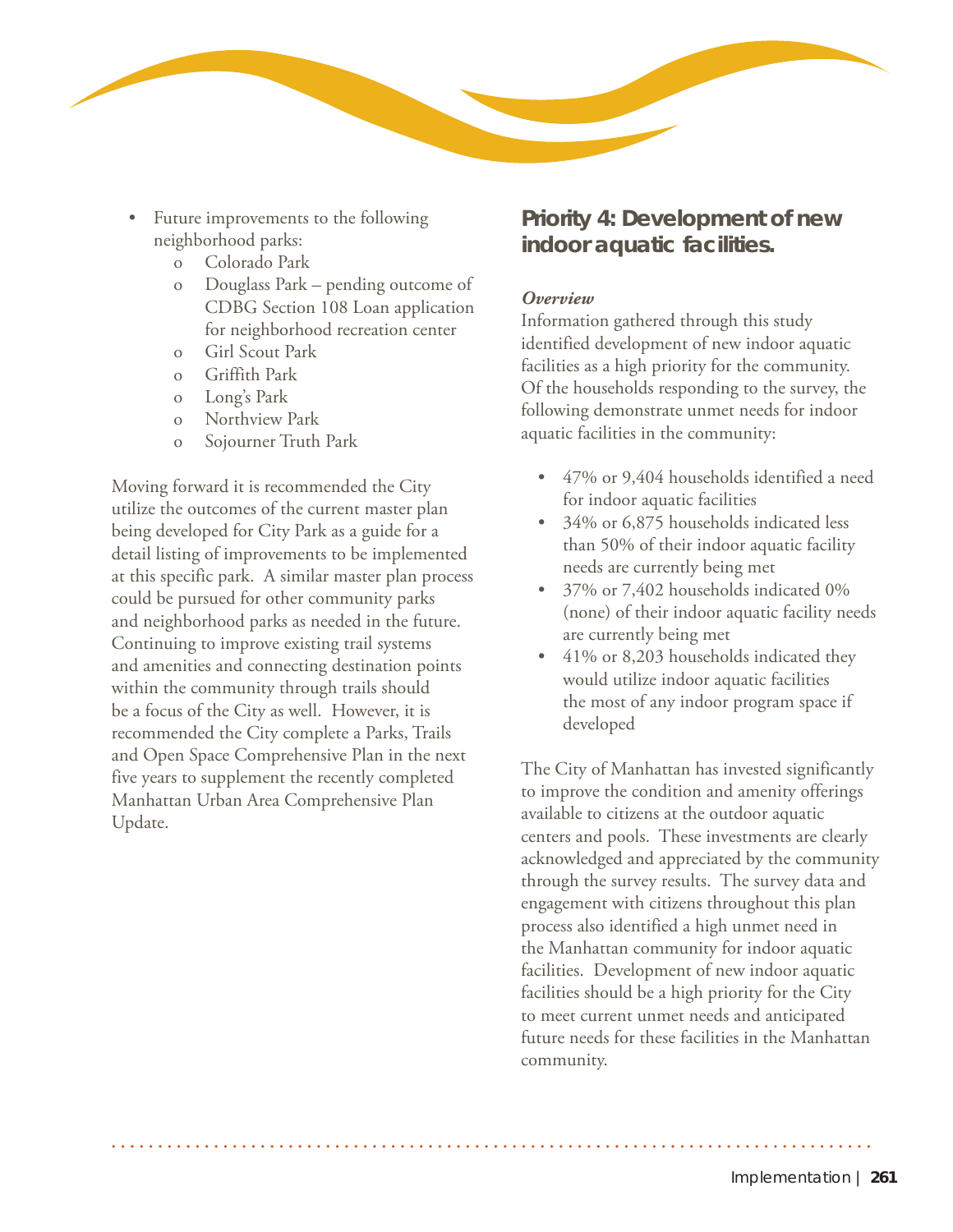#### *Strategies to develop new indoor aquatic facilities*

Currently all competitive swimming programs are being offered through facility shared-use arrangements at the K-State Natatorium. Continuation of these competitive swimming programs will depend greatly on access and availability of adequate indoor swimming facilities. While a definitive timeframe has not been identified, K-State does anticipate closing the Natatorium in the future when a new leisureoriented indoor aquatic facility is developed. If continuation of these competitive swimming programs in Manhattan is a priority for the community moving forward, planning for a new indoor aquatic facility in the community will need to begin soon to avoid a facility service gap when the K-State Natatorium is closed.

In addition to competitive swimming, a high unmet need exists in the community for indoor aquatics to provide facilities for swimming lessons, leisure swimming, water therapy and other activities. The challenge when considering the feasibility of an indoor aquatic facility is to identify the appropriate balance of amenities and features compared to revenue potential and expenditures. Several critical factors will need to be considered to determine the demographic and user groups to be served, most appropriate facility amenities to be offered, operational model, cost-recovery targets, and potential subsidies for a new indoor aquatic facility – including, but not limited to the following:

- Should the facility emphasis be competitive or recreation/leisure aquatics?
- Is a short-course pool 'better' than a longcourse pool?
- What is the right balance of features with program potential?
- What is the community's cost-recovery target for the facility?
- What level of facility operation subsidy, if any, is the community prepared to commit to?

One potential strategy that has been conceptually explored in the past to meet current and anticipated future unmet needs for indoor competitive swimming facilities in Manhattan is to enclose – temporarily or permanently, the existing lane pool at the City Park Aquatic Center. The feasibility of this solution has not been evaluated in detail and could displace facility elements and/or program elements that are currently provided at City Park.

If the community determines this conceptual strategy of enclosing the existing lane pool at City Park is the most appropriate solution to meet the indoor aquatic needs in the future, it is recommended a detailed feasibility study be completed to determine architectural, structural, mechanical, plumbing, and electrical requirements and associated costs. It should be noted this potential solution, regardless if a temporary or permanent enclosure is pursued, would likely only address current and future unmet needs for competitive swimming – not other existing needs for indoor swimming lessons, leisure swimming, water therapy and other activities. Most exercise classes and swimming lessons cannot be conducted in a body of water that is primarily used for competitive swimming, as it will be deeper and of colder temperature than required for these activities.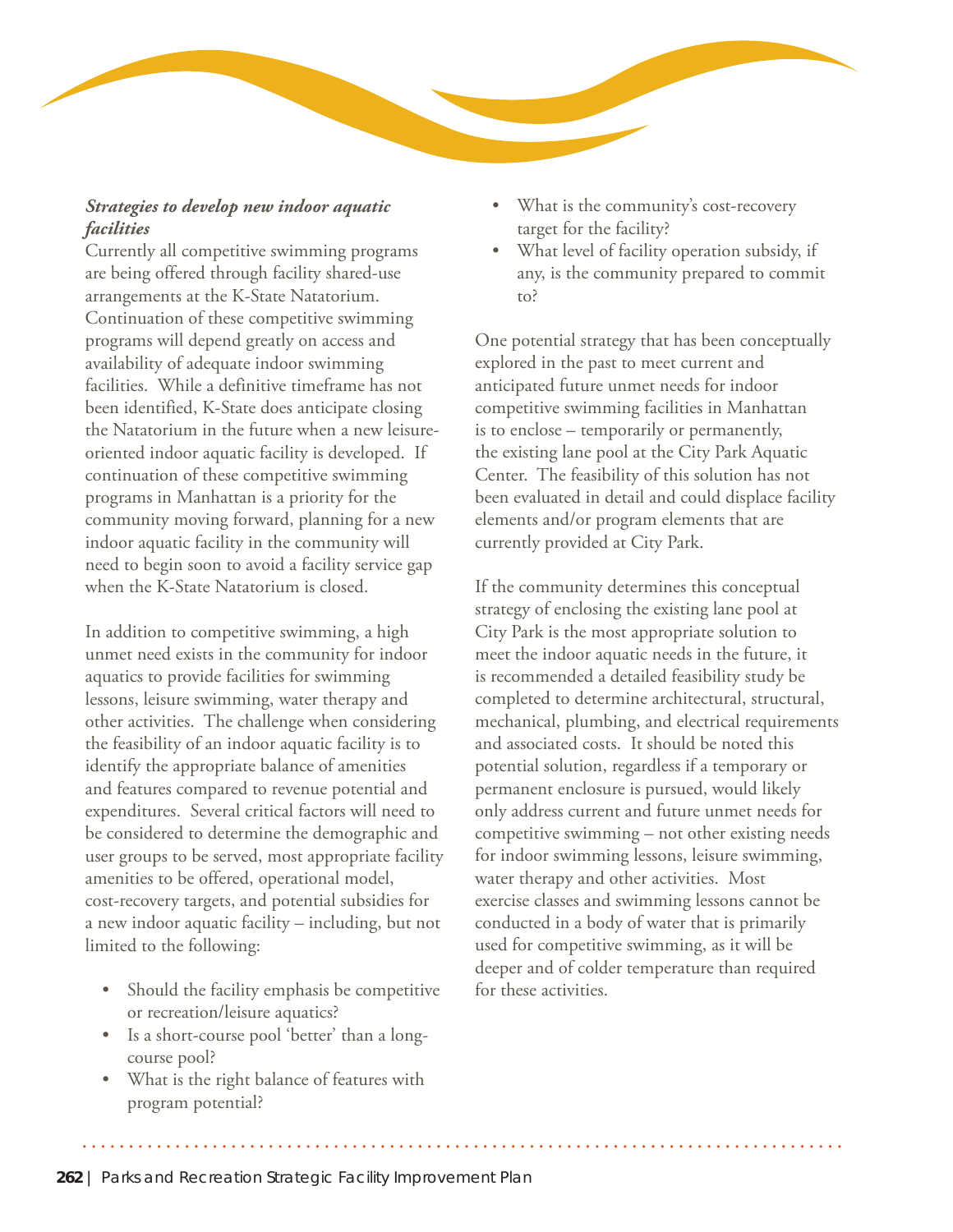

There are several considerations the City of Manhattan will need to explore if a new indoor aquatic facility is to be developed and operated. Cooperatives and partnerships between institutions, schools, hospitals, and organizations have potential benefits and should be considered. However, it is critical the City's priorities are properly established before partnerships are explored to ensure the City achieves the goals established by citizens when the facility opens.

A key consideration with indoor aquatic facilities is operating costs. It is often times much easier for communities to commit to securing the initial capital costs to develop a new indoor aquatic facility than commit to long-term annual subsidies to operate the facility. Once the City has established the community priorities for the facility a cost-recovery model needs to be identified and agreed upon by community leaders. This cost-recovery model will establish acceptable operational subsidies the community will support and identify opportunities for facility partnerships, sponsors, and donors. One of the most critical components of the planning process for a new indoor aquatic facility will be balancing expenditures with realistic revenue opportunities to ensure all participating entities have a clear understanding of annual operating costs and how these obligations will be fulfilled, i.e. membership fees, rentals, endowments, subsidies, etc.

Additional programming suggestions that could be explored for a new indoor aquatic facility in Manhattan to diversify and potentially increase revenue opportunities could include:

- Sports leagues such as water basketball or water polo
- Scuba lessons
- Advanced swimming lessons
- Canoeing or kayaking classes
- Synchronized swimming
- Lap swimming
- Aqua aerobics
- Year-round cross-training (if indoor aquatics located within larger indoor recreation center)

Similar to development of new neighborhood recreation centers identified in Priority 1, it is important for development of new indoor aquatic facilities by the City of Manhattan focus on offering citizens facility and service offerings that address the unmet needs in the community and to not duplicate or compete with facilities or programs being offered by other public or private entities. Plans for a new for-profit service provider with indoor aquatic facility offerings to enter the Manhattan market in the near future are anticipated. Private for-profit entities providing indoor aquatic facilities are developed to target and serve a specific demographic within a community.

The City of Manhattan will need to focus on the unmet indoor aquatic facility needs in the community not being met by other providers. This strategy for the City of Manhattan to focus on addressing unmet needs in the community will prevent oversaturation of specific facility or program offerings in the Manhattan indoor aquatic facility market. This strategy will also improve revenue potential for the City to achieve the cost-recovery goals established for a new indoor aquatic facility.

Moving forward it is recommended the City complete an indoor aquatic facility feasibility study. This study should build upon the unmet needs identified in the community for indoor aquatic facilities through this Plan and develop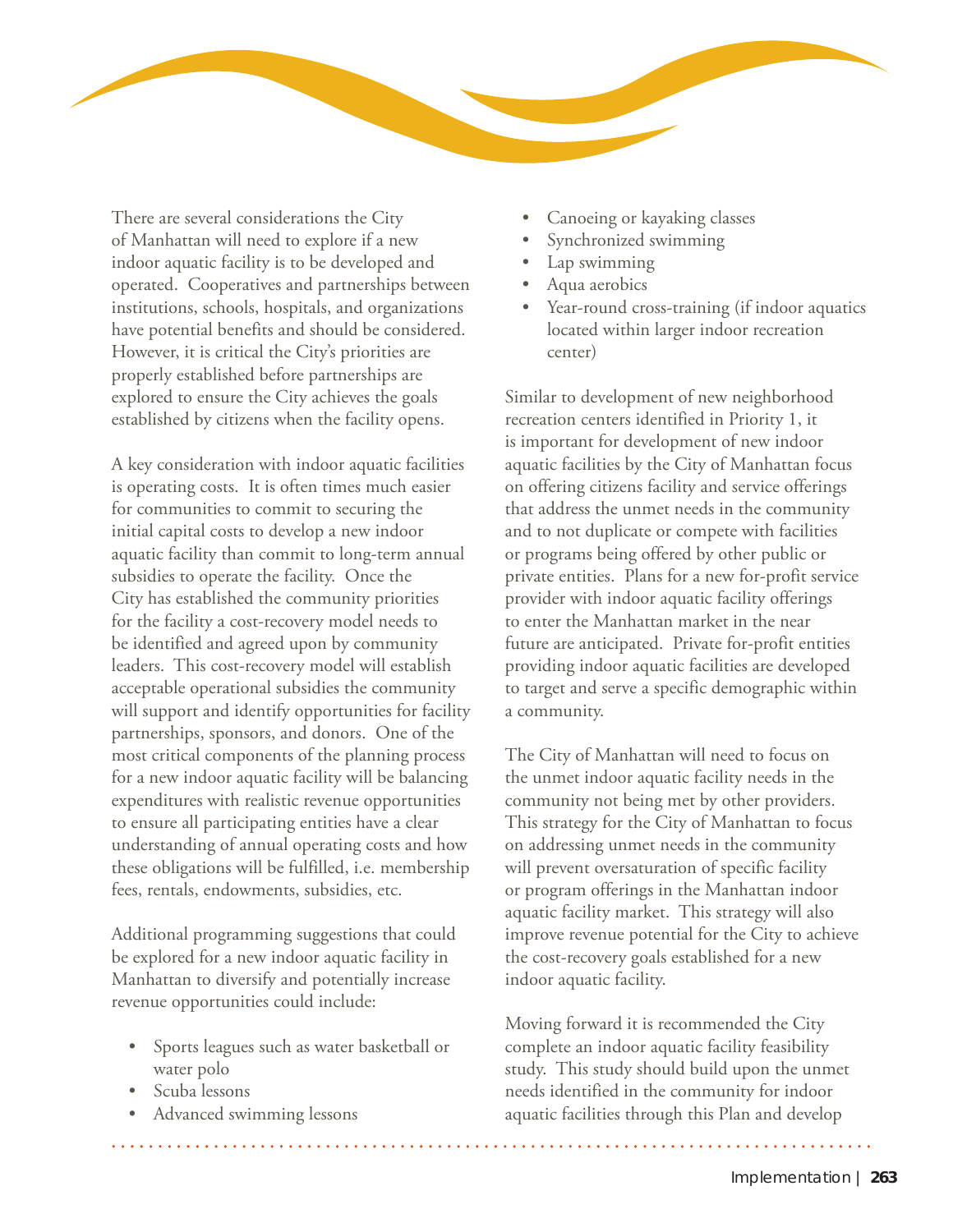

a detailed facility program, explore potential partnerships, establish capital cost requirements, set facility operational cost-recovery and resulting subsidy targets/tax-dollar support, and most importantly develop short and long-range operational plans for the facility.

## **Implementation and Funding Strategies**

Implementation of park improvements and development of new indoor facilities established as high priorities by the Manhattan community through this Plan will require significant capital investment. The capital improvements identified in this Plan should be used as a guideline for future improvements and development with flexibility to be altered and updated as needed. Community leaders will need to allocate more funding to advance implementation of the Plan priorities. However, accomplishing a majority or all of the high priority improvements identified in the Plan will require capital funding from alternative sources in addition to the annual City C.I.P. budget.

Several strategies could be considered by the Manhattan community to fund park improvements and development of new indoor facilities. One strategy would be to generate funds needed to implement these park improvements and new facilities development through sales tax or property tax revenues or a combination of both.

Of the households responding to the survey, the following indicated support for some type of tax revenue to be used for improvement to parks and recreation facilities in Manhattan:

- 28% indicated support of a combination of sales tax and property tax
- 28% indicated no support of sales tax or property tax
- 10% indicated support of property taxes



This would indicate the majority of the Manhattan community (72%) support a tax initiative of some type – sales, property, or combination of both, to help fund improvements to parks and development of new indoor recreation facilities. If the City pursues an option to renew existing sales tax mechanisms or introduce new tax initiatives, property tax adjustments, or a combination of both – balancing tax revenues with community-voiced priorities for parks and recreation improvements will be critical to ensure broad-base citizen support for the tax initiatives to generate the funds.

• 34% indicated support of sales tax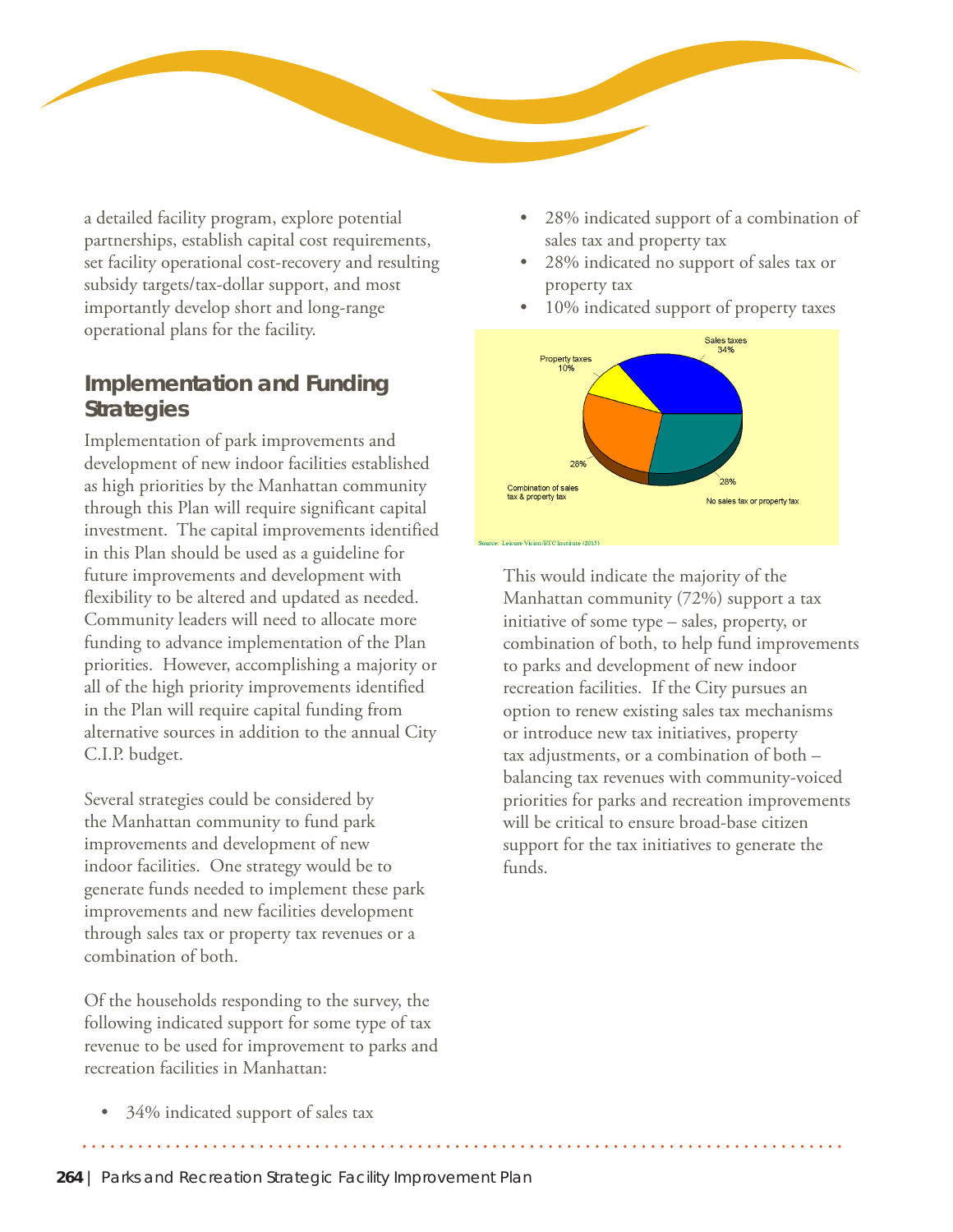

Several other funding alternatives, in addition to tax mechanisms, that should be evaluated to determine if capacity and community support exist to provide financial resources to implement improvements to parks and recreation facilities in Manhattan. While not all of these funding sources have been utilized for parks and recreation improvements in the past, the potential exists for these funds to be considered for such improvements in the future.

Below is a list of alternative sources that should be evaluated by the Manhattan community to determine the feasibility of these sources to provide funding to implement improvements to parks and recreation facilities:

- **Economic Development Opportunity** Fund
- Tourism and Convention Promotion Fund
- Parks and Recreation Operating Funds
- Community Development Block Grants

Seeking partnerships for capital funding, operational cooperatives, and ongoing revenue generation is equally important for the City to leverage existing relationships with USD 383, Riley County, and K-State – and to explore new relationships with other entities in the community that have the potential to maximize public benefits.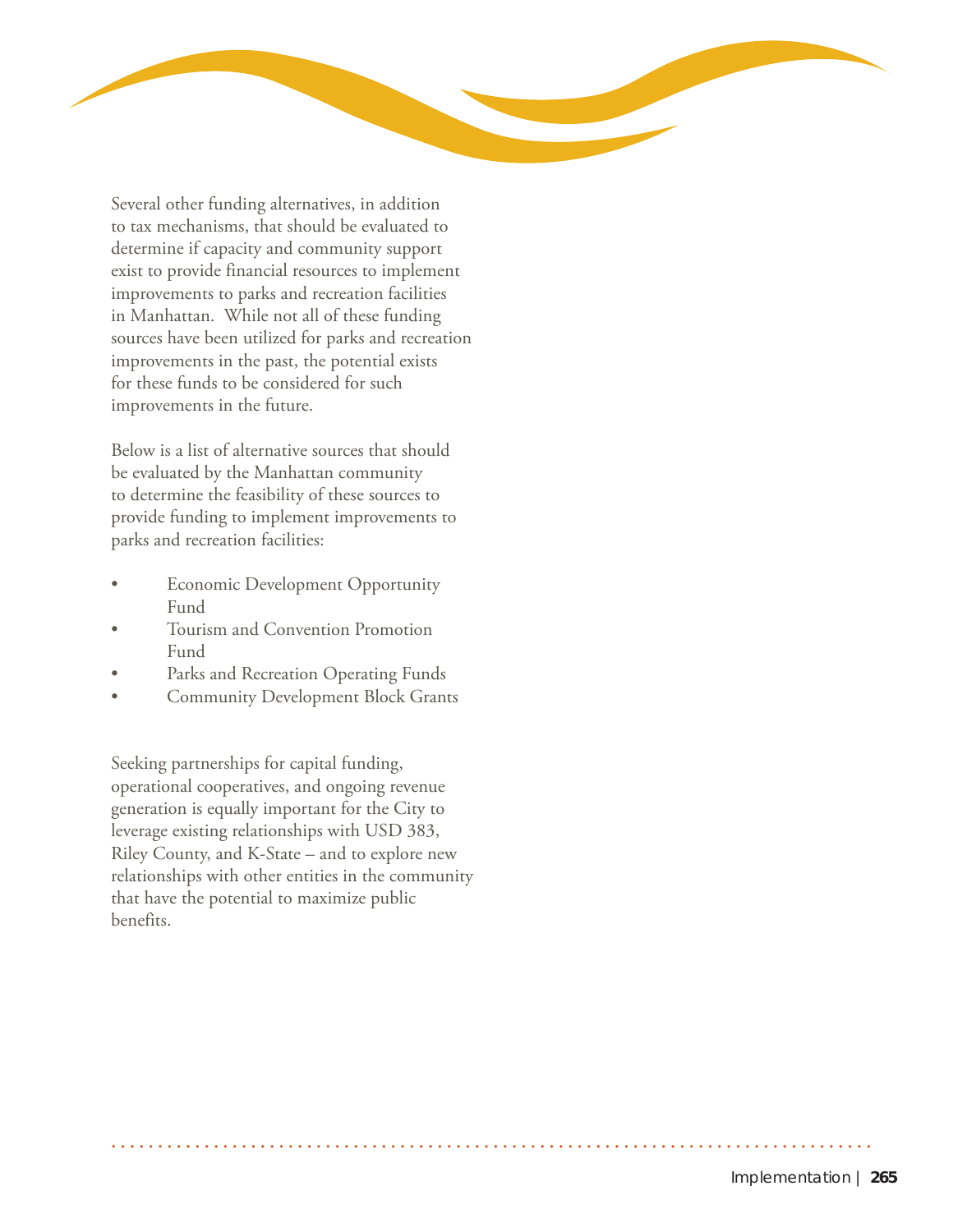

Potential partnerships that could be considered for specific park improvements and new indoor facility development priorities established through this Plan could are identified in the following matrix.

|                                                                                                                         |                                 |                                  |                           |                                  | Local                                          |                         |                                      |                                           |                     |                                 | County/Region                   |                         |                                     | <b>State</b>                             |                                        | <b>National</b>                             |                                 |                                      | Private                           |  |
|-------------------------------------------------------------------------------------------------------------------------|---------------------------------|----------------------------------|---------------------------|----------------------------------|------------------------------------------------|-------------------------|--------------------------------------|-------------------------------------------|---------------------|---------------------------------|---------------------------------|-------------------------|-------------------------------------|------------------------------------------|----------------------------------------|---------------------------------------------|---------------------------------|--------------------------------------|-----------------------------------|--|
|                                                                                                                         | Recreation Sports Organizations | Competitive Sports Organizations | Swimming Ogranizations    | Running, Bicycling & Trail Clubs | 383<br>Manhattan-Ogden Unified School District | Kansas State University | <b>UFM Community Learning Center</b> | Area Sports Council<br>ಳ<br>Manhattan CVB | <b>Riley County</b> | Community Service Organizations | Arts & Humanities Organizations | Religious Organizations | Kansas Department of Transportation | & Parks<br>Kansas Department of Wildlife | Natural Resources Conservation Service | National Park Service Active Trails Program | Fish & Wildlife Service<br>U.S. | Health, Wellness & Medical Providers | Donor & Sponsorship Opportunities |  |
| Priority 1:<br><b>Creation of indoor</b><br>space geographically<br>located to meet unmet<br>needs in the<br>community. | $\mathbf X$                     | X                                |                           |                                  | X                                              | $\bar{X}$               | $\boldsymbol{\mathrm{X}}$            | $\mathbf X$                               | $\bar{X}$           | $\mathbf X$                     | $\boldsymbol{X}$                | X                       |                                     |                                          |                                        |                                             |                                 | $\mathbf X$                          | X                                 |  |
| Priority 2:<br><b>Improvement to safety</b><br>and playability of<br>existing field playing<br>surfaces                 | $\mathbf X$                     | $\mathbf X$                      |                           |                                  | X                                              |                         |                                      | X                                         | X                   | $\mathbf X$                     |                                 |                         |                                     |                                          |                                        |                                             |                                 | $\mathbf X$                          | $\mathbf X$                       |  |
| Priority 3:<br><b>Improve availability</b><br>and condition of<br>community parks,<br>trails, and<br>neighborhood parks |                                 |                                  |                           | X                                | X                                              |                         |                                      |                                           | X                   | $\mathbf X$                     |                                 | X                       | X                                   | X                                        | X                                      | $\mathbf X$                                 | $\boldsymbol{\mathrm{X}}$       | $\mathbf X$                          | X                                 |  |
| Priority 4:<br><b>Development of new</b><br>indoor aquatic<br>facilities                                                | $\mathbf X$                     | $\mathbf X$                      | $\boldsymbol{\mathrm{X}}$ |                                  | $\mathbf X$                                    | $\mathbf X$             | X                                    | X                                         | $\mathbf X$         | $\mathbf X$                     |                                 |                         |                                     |                                          |                                        |                                             |                                 | $\mathbf X$                          | $\mathbf X$                       |  |

Partners and Funding Opportunities